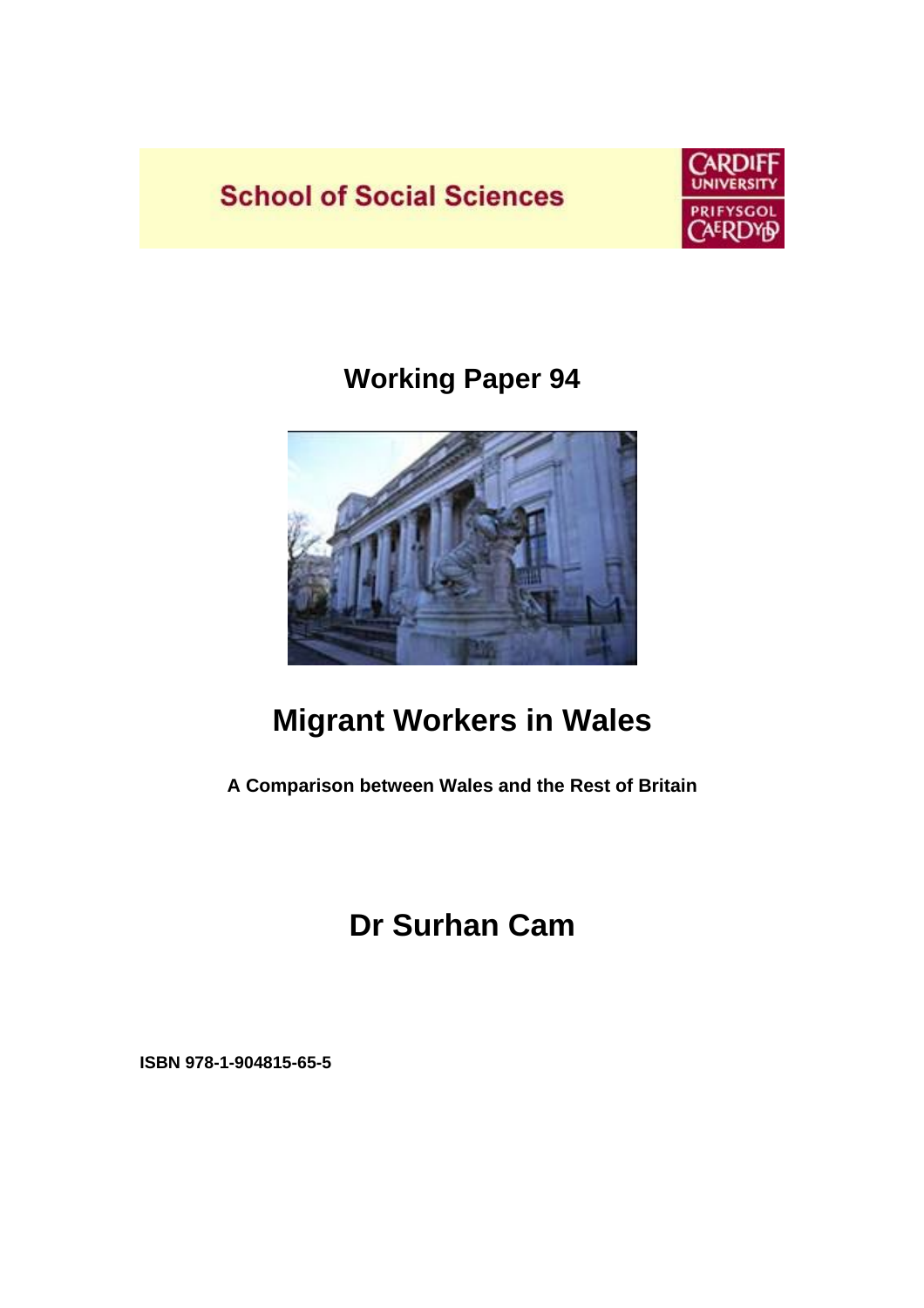#### **Abstract**

There is a lack of systematic research into migrant workers in Wales; issues such as unionisation, access to training opportunities or industrial distribution are yet to be explored. The present paper aims to contribute to filling this gap, drawing on the data retrieved from the Labour Force Survey over those who came to the UK between 1997 and 2006. In particular, whilst bearing in mind the idea of 'two-tier labour market', we will make some comparisons between migrant workers and the rest of the workforce in Wales (together with the migrant workers and the rest of the workforce in other parts of Britain). The paper will first document demographic variations and then the labour market-related evidence on qualifications, employment status, workplace characteristics, union membership, training and pay disparities.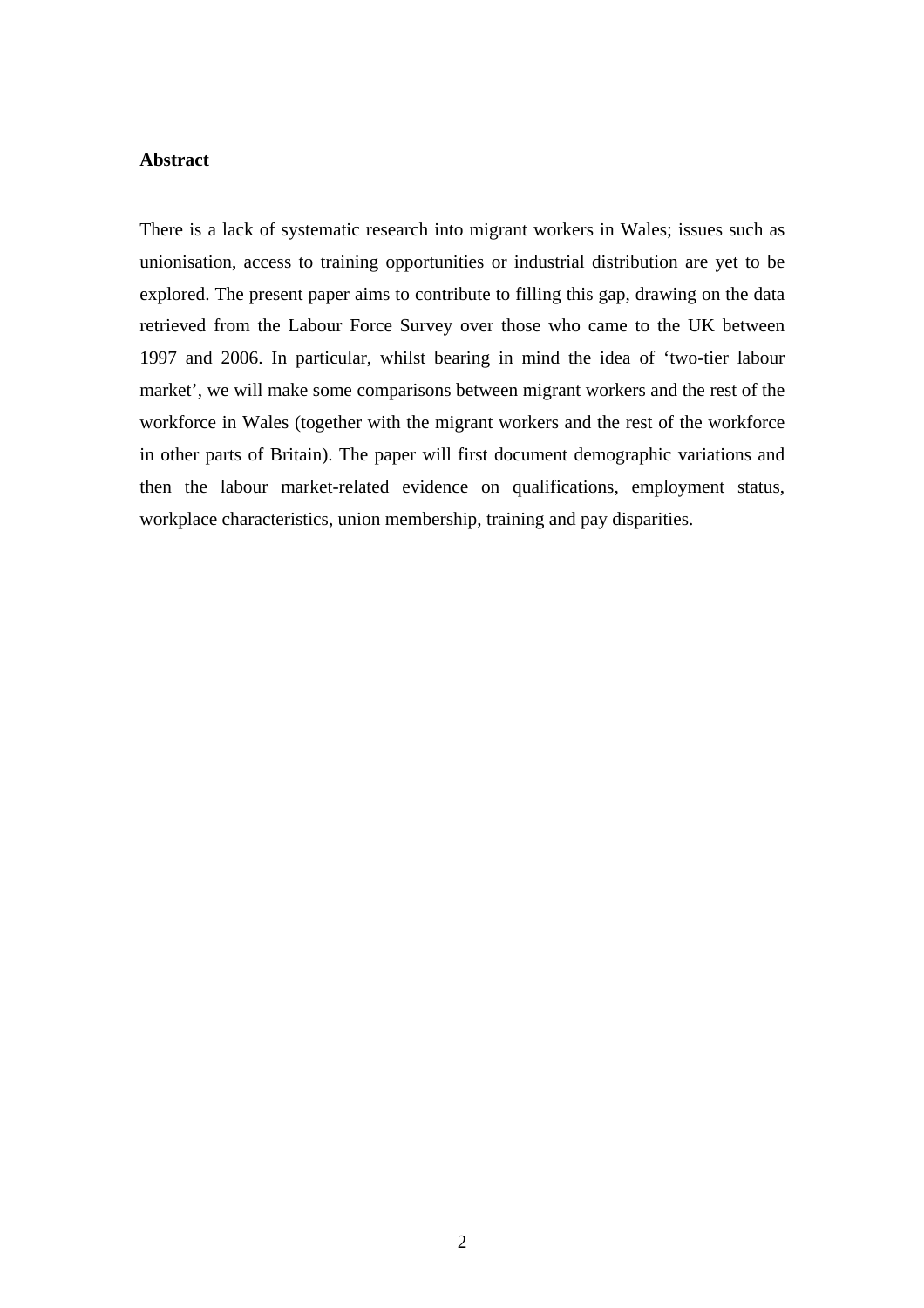### *Introduction*

There is a lack of systematic research into migrant workers in Wales; only few studies are available currently: a recent investigation commissioned by the North Wales Racial Equalities Network explored the relation of new comers to local communities in Flintshire (Hold *et al*, 2007); a survey funded by the ESRC into employers preferring migrant workers in Britain included a number of establishments from the Welsh hospitality sector –with no specific information publicised about them (Anderson *et al*, 2006); Welsh Consumer Council has also commissioned research into migrant workers in terms of the use of public services (Thomas, 1997); and another study by the T&G has reported their training activities for migrant workers since 2003 (T&G, 2006).

Issues such as unionisation, access to training opportunities or industrial distribution are yet to be explored among migrant workers in Wales. Ethnic and racial discrimination, for example, is not much associated with industrial segregation in Britain compared to the US where such a link has been well established, despite a recently documented process of desegregation (Tomaskovic-Devey *et al*, 2006). Even so, the public imagination about migrant workers in Britain is hardly fed with anything more than a couple of migrant workers posing in picking fields or comic television shows mocking Polish workers as 'plumbers'. A recent study (Cam 2006) has reported some evidence pointing to industrial segregation in Britain whereas the issue remains unexplored in the specific case of Welsh labour market.

Following the promotion of neo-liberal and market-oriented policies in Britain in the late 1970s and afterwards, scholars such as Hyman (1988) and Pollert (1991) have long expressed their concerns over the rise of 'two-tier labour market'. In different settings, on the other hand, some discussants put the emphasis on a particular model of labour market segregation on the basis of 'core-periphery' distinction, as notably argued in the case of temporary employment (Harrison, 1994). However, Kersley *et al* (2006) have shown that the WERS'04 data on fixed-term contract employment do not vindicate a core-periphery model. Nor is it supported by the recent findings of substantive research into temporary workers of local governments (Conley 2007),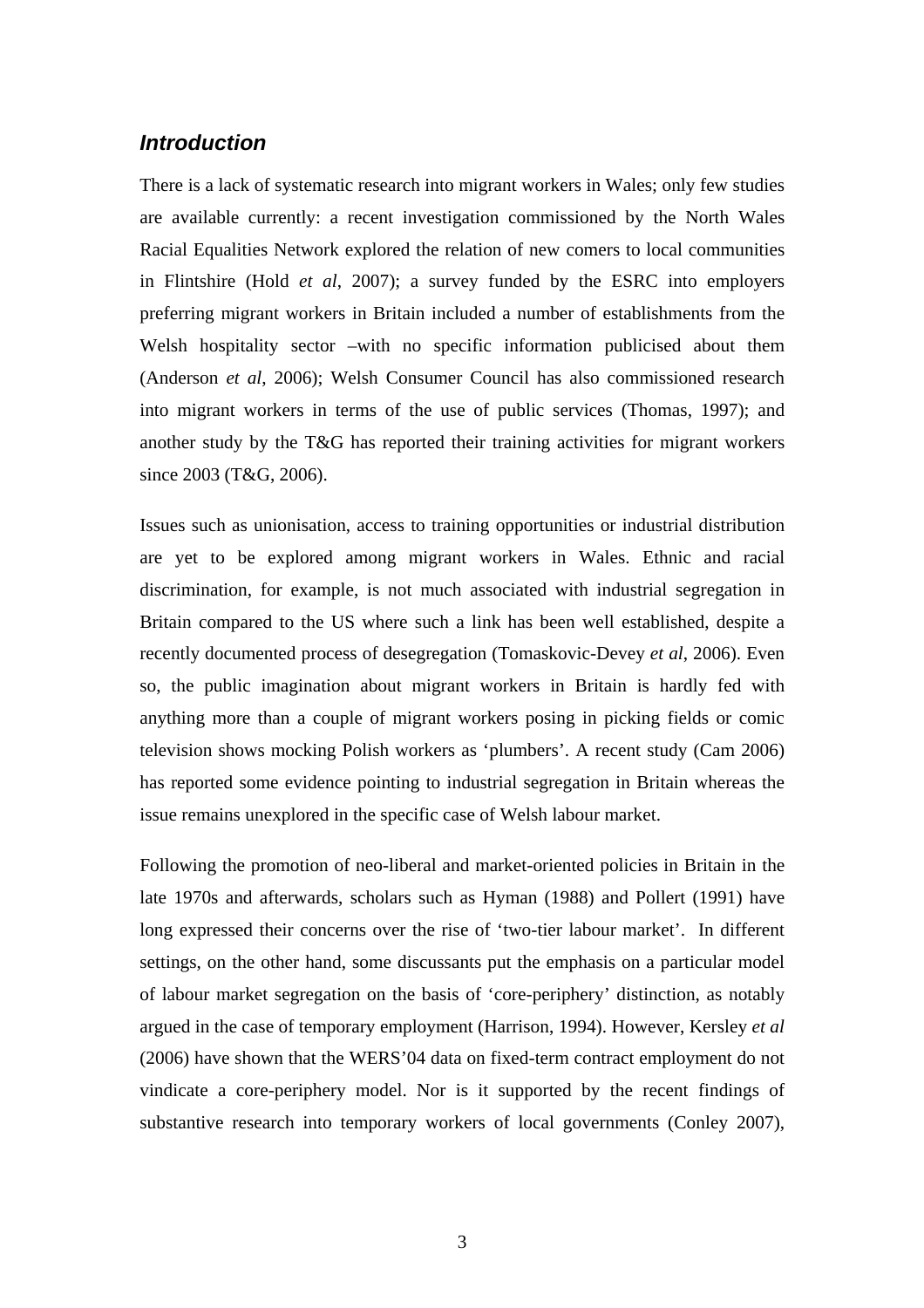indicating that the distinction between temporary and permanent jobs is essentially driven by numerical flexibility, rather than functional flexibility.

Disadvantages associated with the growing number of migrant workers have added further layers to the concerns over 'two-tier labour market'. In 2006, for example, the TUC conference put the issue of migrant workers in temporary jobs on top of its agenda and urged the government to take action to protect the rights of migrant workers in such jobs (TUC 2006). Recently, academic researchers have also begun to investigate migrant workers with references to various issues such as nurse migration (Bach 2007); unionisation in food industry (Holgate 2005) and construction (Fitzgerald 2006); and semi-compliance, low pay and forced labour in domestic works (Anderson 2005), hospitality (Anderson *et al*, 2006), au pairs sector (Ruhs and Anderson 2006), agriculture and sex industry (Anderson and Rogaly 2005). Empirical findings mostly point to tough labour market conditions for migrant workers in Britain. The evidence on the disadvantages of migrant worker in Wales, on the other hand, remains largely anecdotal.

This paper aims to contribute to filling the gap of systematic evidence on migrant workers in Wales, drawing on the data retrieved from the Labour Force Survey over those who came to the UK between 1997 and 2006. In particular, we will examine the situation of migrant workers in Wales bearing in mind the idea of 'two-tier labour market'. The evidence on migrant workers will be documented by making comparisons with the rest of the workforce in Wales (as well as both migrant workers and the rest of the workforce in other parts of Britain). We will first analyse the demographic data and then the labour market-related evidence on qualifications, employment status, workplace characteristics, union membership, training and pay inequalities.

## *Demographic Characteristics*

Growth in number of migrant workers in recent years has led to concerns in Britain over 'political backlashes' and an increase in electoral support for the far right. Such fears were heightened in Wales when the BNP has garnered almost 10% of votes in Wrexham in the local elections of May 2007. Against this background, however, the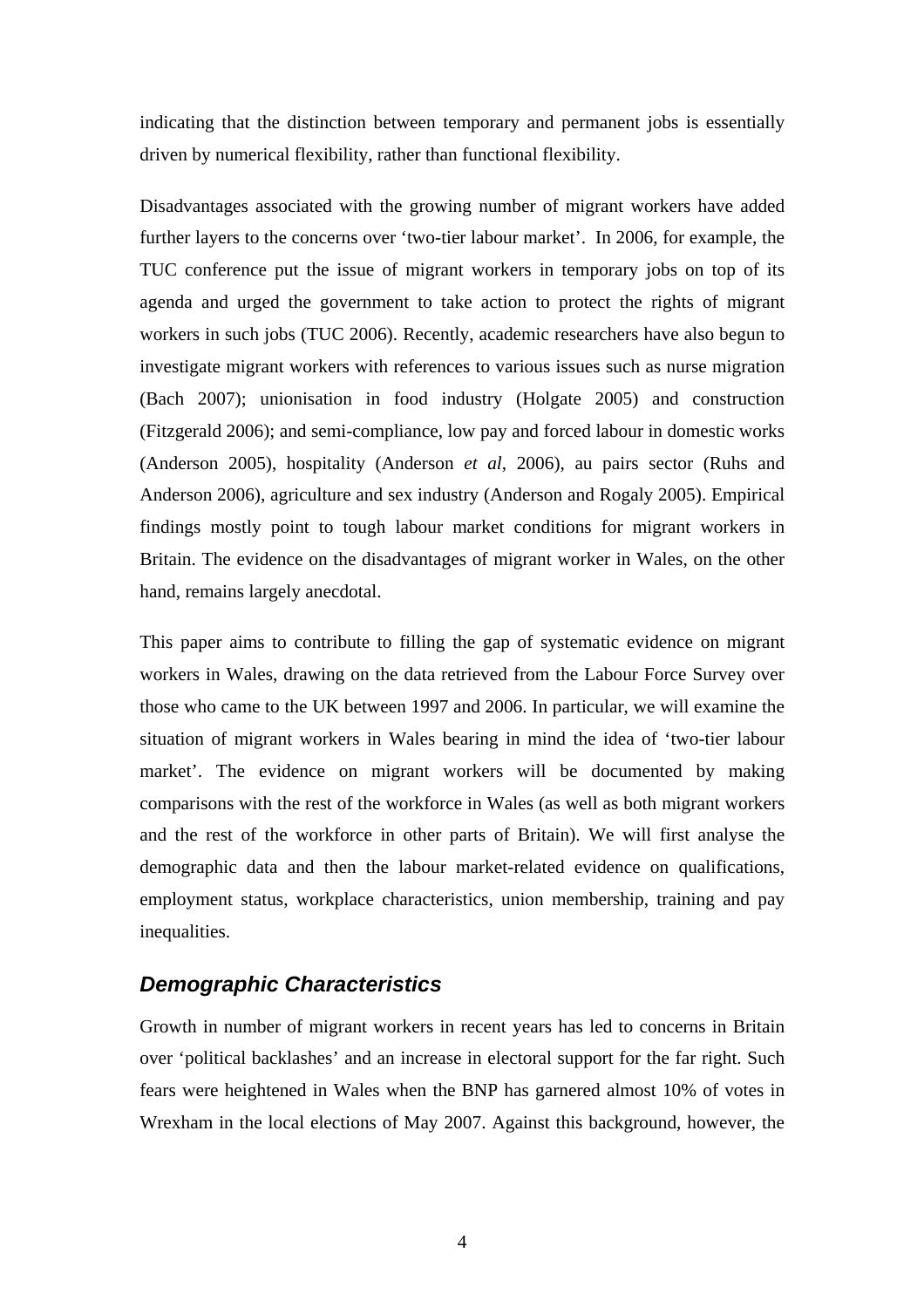proportion of migrant workers who came to the UK in the last decade appear to be low in Wales compared to the rest of Britain; 2.9% and 5.3%, respectively (Table 1).<sup>1</sup>

| <u>.</u><br>Wales         |                                                   |                        |          |  |  |  |  |
|---------------------------|---------------------------------------------------|------------------------|----------|--|--|--|--|
|                           | Total                                             |                        |          |  |  |  |  |
| $N =$                     | 37204                                             | 1246218                | 1283422  |  |  |  |  |
| <b>Percentages</b><br>2.9 |                                                   | 97.1                   | 100.0    |  |  |  |  |
|                           |                                                   | <b>Rest of Britain</b> |          |  |  |  |  |
|                           | Total<br>Rest of the<br>Migrants<br>WF in Britain |                        |          |  |  |  |  |
| $N =$                     | 1428163                                           | 25605568               | 27033731 |  |  |  |  |
| <b>Percentages</b>        | 5.3                                               | 94.7                   | 100.0    |  |  |  |  |

**Table 1: Migrant Workers<sup>2</sup>** 

*Source: LFS, Autumn 2006* 

In Wales, over one-third of the new comers in the last decade are from the new accession countries to the European Union whereas this proportion is nearly down to one quarter for the rest of Britain (Table 2). Other larger groups are from Africa, Caribbean's, Indian sub-continent and developed economies, and there is no substantial difference between Wales and rest of Britain in terms of the share of these groups in total migrant labour force.

|                                            | <b>Wales</b> | <b>Rest of Britain</b> |
|--------------------------------------------|--------------|------------------------|
| <b>EU Migrants</b>                         | 35.0         | 26.0                   |
| Latin and Central<br>America               |              | 3.0                    |
| Africa and Caribbean's                     | 24.4         | 26.3                   |
| Middle East                                |              | 2.8                    |
| South Asia                                 | 6.1          | 4.1                    |
| <b>Developed Economies</b>                 | 12.1         | 14.5                   |
| Indian Sub-continent                       | 22.5         | 19.6                   |
| Former USSR (except<br>the new EU Members) |              | 3.7                    |
| Total                                      | 100.0        | 100.0                  |

**Table 2: Regional of Origin\* of Migrant workers (Percentages)** 

*Source: LFS, Autumn 2006* 

 $\overline{a}$ 

*\*See Appendix for a detailed classification of countries* 

 $<sup>1</sup>$  It is not known to what extent these figures do or do not cover en estimated number of half a million</sup> 'illegal' migrants in the UK (Taylor 2007) not least because of the difficulties in defining the term, 'illegal' (See Anderson 2005 for a discussion on this issue)

 $2^2$  The tables throughout this paper refer to migrant workers who came to the UK between 1997 and 2006. Covering a decade of migration is hoped to help to increase the representativeness of the study not only in sociological terms, but also in technical terms since this allowed us to use a larger number of sample from the survey. Even so, were not able to split the data over migrant workers in Wales into nationalities and regions because of the small sample size.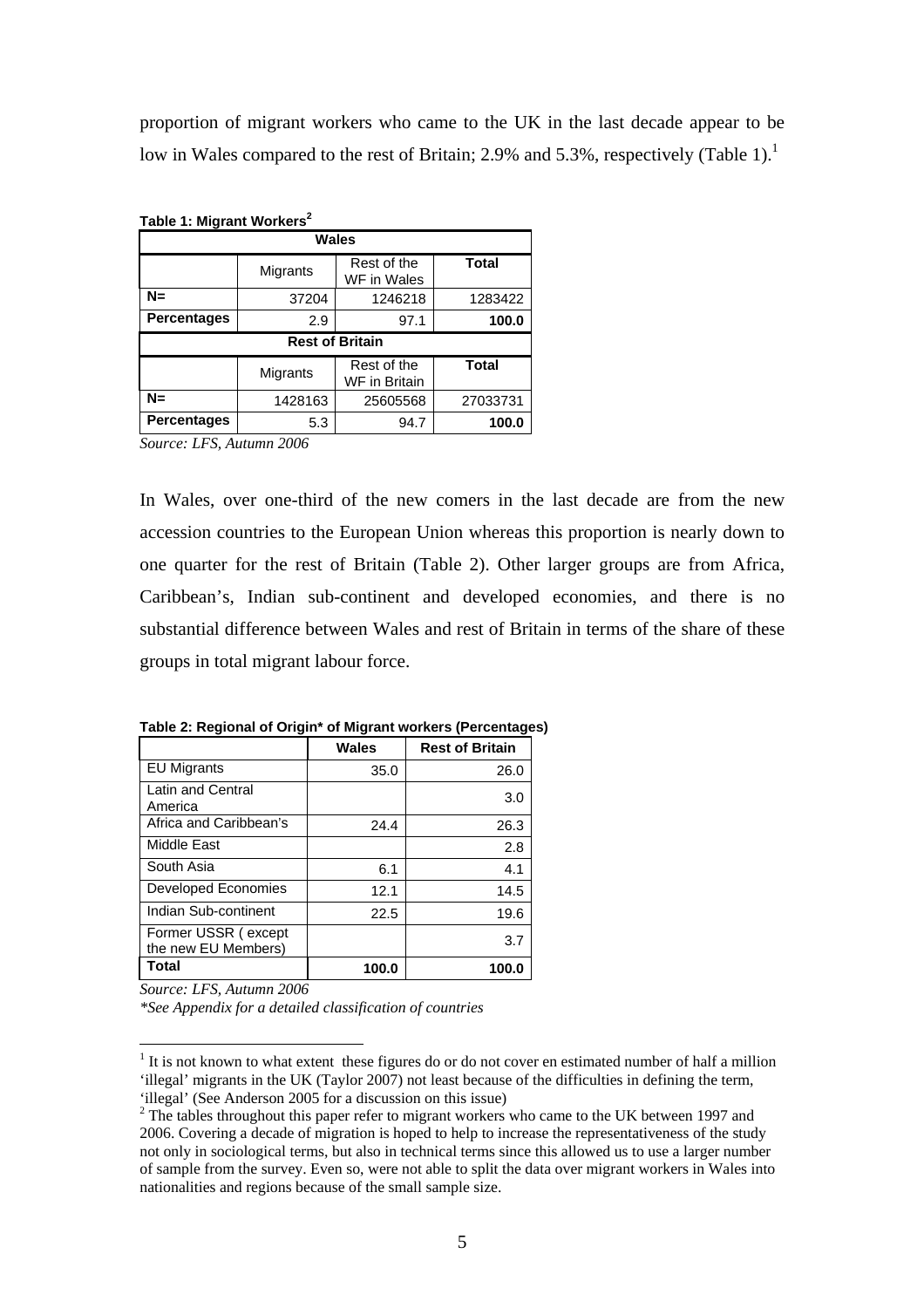Over the past few decades, women have gained access to the labour market on a par with men by and large, although scholars underlined that their jobs were segregated on the basis of various benchmarks such as temporary and part-time status as well as of managerial, occupational and industrial divisions (Hakim 2000). The data in Table 3, however, show that the share of women workers is still limited to some extent among migrant workers in Wales and other parts of Britain.

|        |                                        | <b>Wales</b> | <b>Rest of Britain</b> |                                     |  |  |
|--------|----------------------------------------|--------------|------------------------|-------------------------------------|--|--|
|        | Rest of the<br>Migrants<br>WF in Wales |              | Migrants               | Rest of the<br><b>WF</b> in Britain |  |  |
| Male   | 56.6                                   | 53.0         | 58.1                   | 53.2                                |  |  |
| Female | 43.4                                   | 47.0         | 41.9                   | 46.8                                |  |  |
| Total  | 100.0                                  | 100.0        | 100.0                  | 100.0                               |  |  |

**Table 3: Gender Composition (Percentages)** 

*Source: LFS, Autumn 2006* 

Previous research had highlighted that migrant workers in Britain tend to be younger than the indigenous workforce (TUC 2007). The data presented in Table 4 also stipulate that over 30% of migrant workers in Wales are 25 years old or younger whereas this proportion is nearly down to 16% for the rest of the workforce. Notably, the age gap in Wales is more pronounced compared to other parts of Britain where these averages are circa 20% and 16%, respectively.

|                   |          | <b>Wales</b>               | <b>Rest of Britain</b> |                              |  |
|-------------------|----------|----------------------------|------------------------|------------------------------|--|
|                   | Migrants | Rest of the<br>WF in Wales | Migrants               | Rest of the<br>WF in Britain |  |
|                   |          |                            |                        |                              |  |
| 25 and below      | 30.2     | 16.2                       | 20.3                   | 15.6                         |  |
| Between 26 and 35 | 45.6     | 18.5                       | 51.2                   | 19.9                         |  |
| Between 36 and 49 | 16.6     | 36.0                       | 24.0                   | 36.2                         |  |
| Between 50 and 64 | 7.6      | 26.9                       | 3.8                    | 25.9                         |  |
| 65 and plus       |          | 2.4                        |                        | 2.4                          |  |
| <b>Total</b>      | 100.0    | 100.0                      | 100.0                  | 100.0                        |  |

**Table 4: Age Composition (Percentages)** 

*Source: LFS, Autumn 2006* 

## *Qualifications*

The conventional view that migrant workers tend to have low skills and qualifications that help carry out 'unwanted jobs' by indigenous populations (Riddle, 2006) does not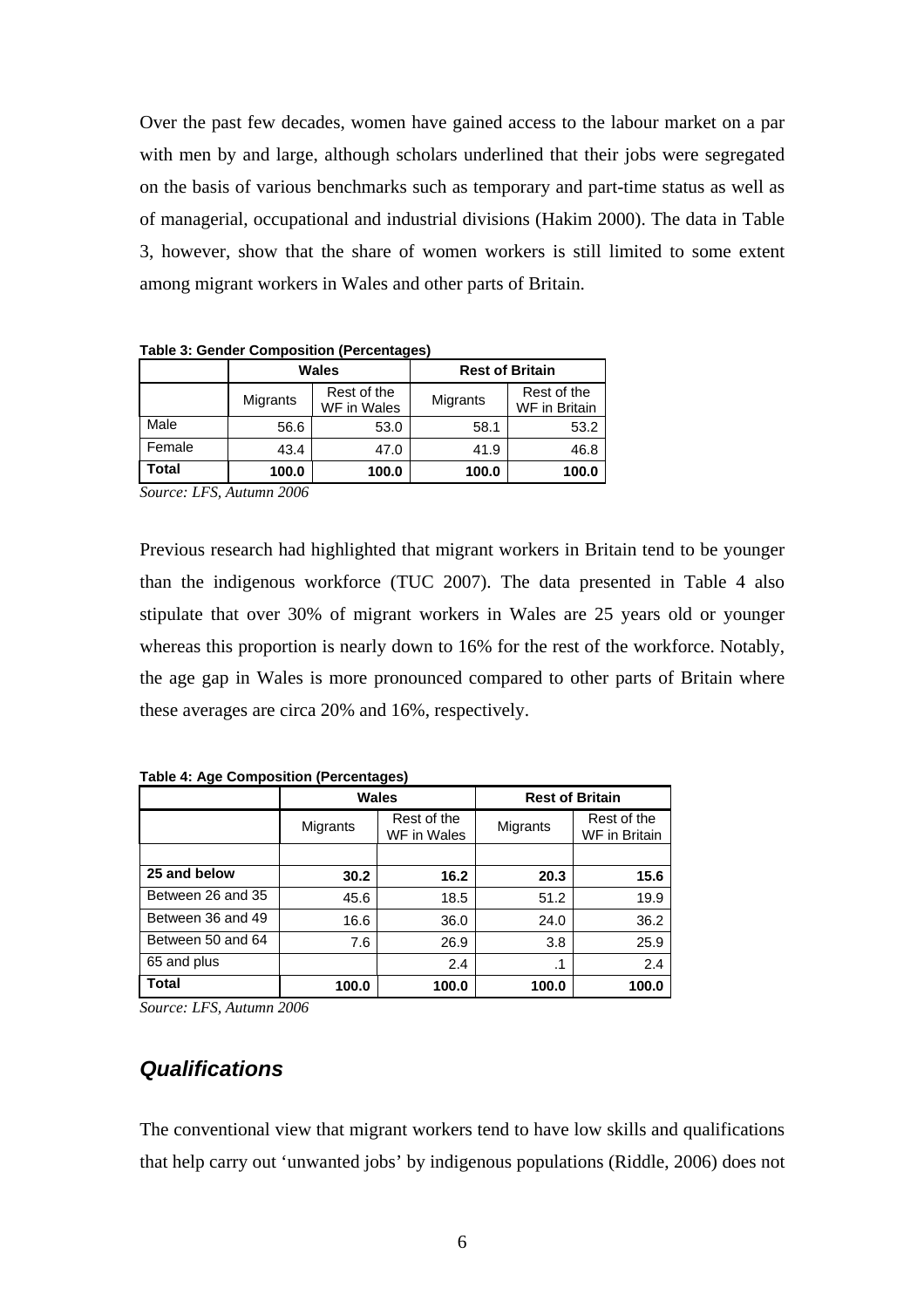happily sit with the data provided in Table 5 over the educational attainment of migrant workers in Wales as well as in other parts of Britain. Over 22% of migrant workers in Wales appear to have a degree or equivalent as in the case of migrant workers (and rest of the workforce) in other parts of the country. This should be compared to the rest of the workforce in Wales that to somewhat has lower proportion of those with a degree or equivalent, 17.6%. Even so, the data over educational attainment do not appear to be conclusive since more than 40% of migrant workers are bundled into the category of 'other qualifications' by the Labour Force Survey.

|                             | <b>Wales</b>                              |       | <b>Rest of Britain</b> |                              |  |
|-----------------------------|-------------------------------------------|-------|------------------------|------------------------------|--|
|                             | Rest of the<br>WF in<br>Migrants<br>Wales |       | Migrants               | Rest of the WF<br>in Britain |  |
|                             |                                           |       |                        |                              |  |
| Degree or equivalent        | 22.7                                      | 17.6  | 21.6                   | 22.8                         |  |
| Higher education            | 6.5                                       | 10.7  | 5.3                    | 9.9                          |  |
| <b>GCE A Level or equiv</b> | 11.4                                      | 26.3  | 8.7                    | 24.7                         |  |
| GCSE grades A-C or<br>equiv | 1.5                                       | 23.4  | 3.4                    | 23.1                         |  |
| Other qualifications        | 43.5                                      | 10.2  | 51.0                   | 9.7                          |  |
| No qualification            | 14.4                                      | 11.3  | 9.4                    | 9.0                          |  |
| Don't know                  |                                           | .7    | .6                     | .7                           |  |
| <b>Total</b>                | 100.0                                     | 100.0 | 100.0                  | 100.0                        |  |

**Table 5: Education (Percentages)** 

*Source: LFS, Autumn 2006* 

The skill and qualification levels of migrant workers are further highlighted by the data over occupations, even though one should bear in mind that it is difficult to know how well the qualifications and occupations are matched, especially in the case of migrant workers. The reason for this is because the new comers may feel forced to compromise over their work status in the shape of becoming over-qualified employees in host societies (MacKay and Winkelmann-Gleed, 2005). The available evidence suggests that a higher proportion of migrant workers than the rest of the workforce in Wales have high-rank occupations as specified in Table 6: 40% and 36.1%, respectively (These figures are roughly the way around in other parts of the country). The data also show that, in both Wales and other parts of the country, circa 40% of migrant workers have medium-ranked occupations, leaving only one in five of them for elementary occupations, even though this is down to the neighbourhood of one in ten for the rest of the workforce.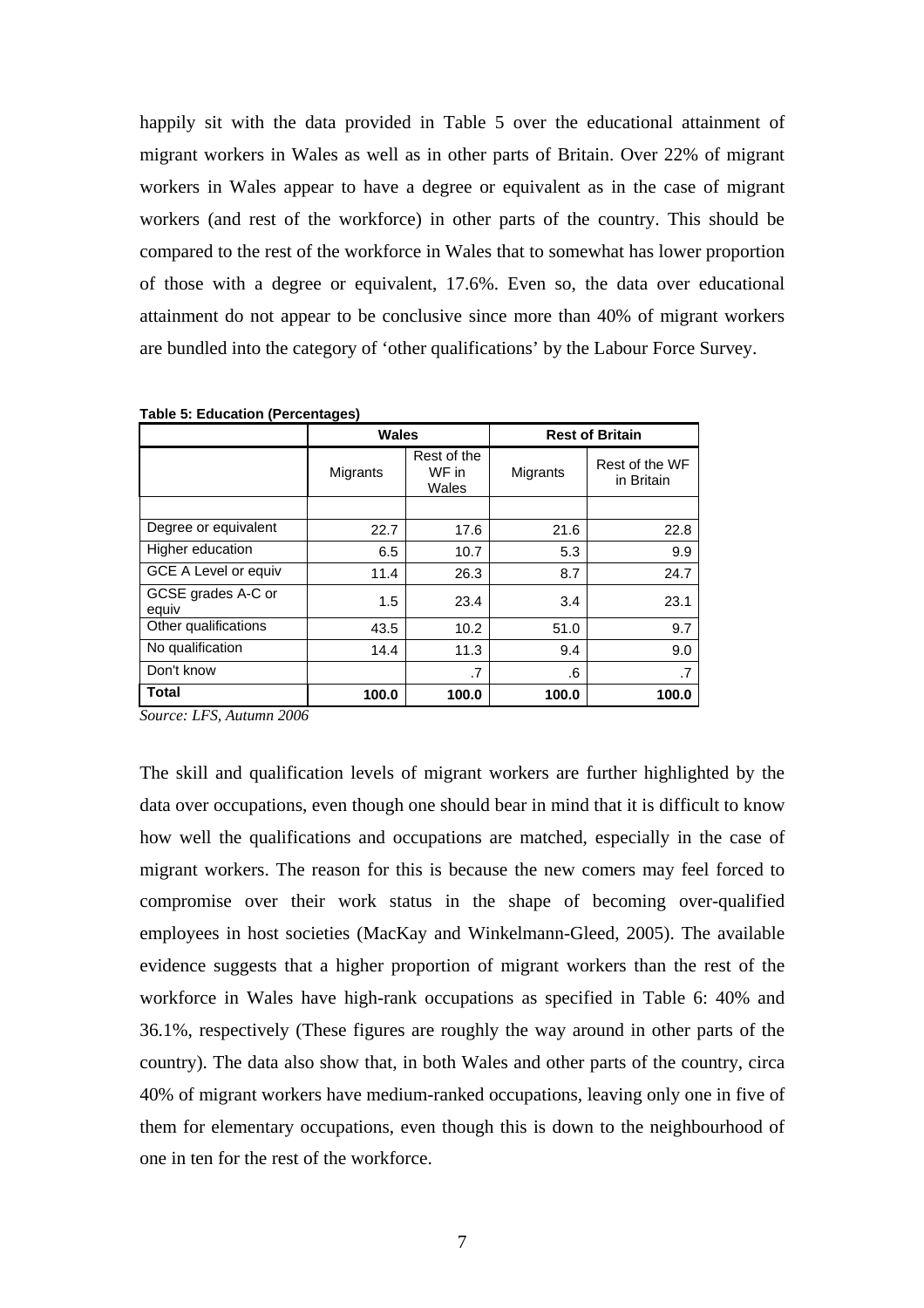|                                                 |              | <b>Wales</b>                  | <b>Rest of Britain</b> |                              |  |
|-------------------------------------------------|--------------|-------------------------------|------------------------|------------------------------|--|
|                                                 | Migrants     | Rest of the<br>WF in<br>Wales | Migrants               | Rest of the WF<br>in Britain |  |
| <b>Higher-rank Occupations</b>                  | 40.0         | 36.1                          | 37.6                   | 42.7                         |  |
| <b>Managers and Senior</b><br><b>Officials</b>  | 7.9          | 12.4                          | 10.5                   | 15.4                         |  |
| Professional occupations                        | 16.8         | 10.4                          | 14.1                   | 13.3                         |  |
| Associate Professional and<br>Technical         | 15.3         | 13.3                          | 13.0                   | 14.0                         |  |
| <b>Medium-rank Occupation</b>                   | 39.6         | 52.0                          | 40.5                   | 46.4                         |  |
| Administrative and<br>Secretarial               | 9.0          | 12.0                          | 6.6                    | 12.3                         |  |
| <b>Skilled Trades Occupations</b>               | 6.8          | 12.8                          | 9.0                    | 11.1                         |  |
| <b>Personal Service</b><br>Occupations          | 6.3          | 9.2                           | 9.9                    | 7.8                          |  |
| Sales and Customer Service<br>Occupations       | 2.5          | 8.4                           | 7.0                    | 8.0                          |  |
| Process, Plant and Machine<br><b>Operatives</b> | 15.0         | 9.6                           | 8.0                    | 7.1                          |  |
| <b>Elementary Occupations</b>                   | 20.4<br>12.1 |                               | 21.8                   | 10.9                         |  |
| Total                                           | 100.0        | 100.0                         | 100.0                  | 100.0                        |  |

**Table 6: Occupations (Percentages)\*** 

*\*Sub-categories should be treated with caution in the case of migrant workers in Wales due to small sample size Based on SOC, 2003* 

*Source: LFS, Autumn 2006* 

## *Employment Status*

Employment status of migrant workers, as defined by part-time/full-time work, temporary/permanent employment and self-employment, is considerably different in Wales from the rest of the workforce in Britain in general. The data in Table 7 show that only 10% of migrant workers in Wales are in part-time jobs whereas this proportion is twice as that for the migrant workers in other parts of Britain, as well as for rest of workers in both Wales and Britain. Arguably, a high concentration of migrant workers in Welsh manufacturing (see, Table 12) limits part-time employment among these workers, since no more than 9% of workers are employed on a part-time basis in manufacturing, compared to approximately 26% overall average (LFS, 2006).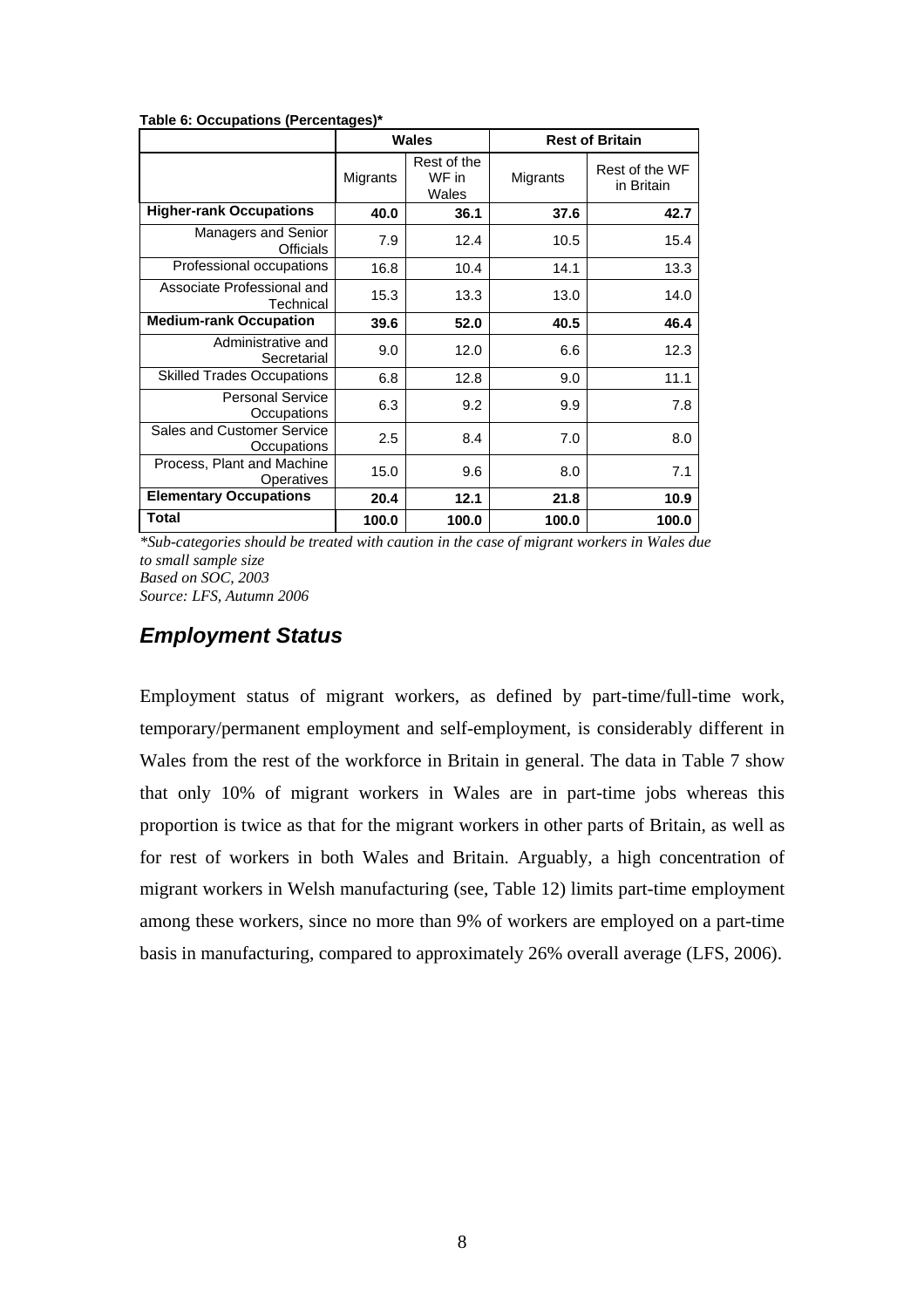|           | Wales    |                            | <b>Rest of Britain</b> |                              |
|-----------|----------|----------------------------|------------------------|------------------------------|
|           | Migrants | Rest of the<br>WF in Wales | Migrants               | Rest of the<br>WF in Britain |
| Full-time | 89.8     | 73.6                       | 79.8                   | 73.9                         |
| Part-time | 10.2     | 26.4                       | 20.2                   | 26.1                         |
| Total     | 100.0    | 100.0                      | 100.0                  | 100.0                        |

**Table 7: Full-time and Part-time (Percentages)** 

*Source: LFS, Autumn 2006* 

The peculiarity of migrant workers' employment status in Wales is by no means less pronounced when it comes to temporary employment. Over 21% of migrant workers in Wales are employed in such jobs whereas this proportion is less than 14% for the migrant workers in other parts of the country –and down to less 6% for the rest of the workforce in both Wales and rest of Britain (Table 8). Temporary employment among migrant workers in general appears to be contributed to by 'agency temping' since such workers are often brought to the UK by labour supply agencies, and they may continue to work either through or for the agencies after the arrival (ALP, 2006). In Wales, this is particularly the case in the face of a relatively high concentration of migrant workers from the new EU countries (see Table 2) –whose one in two are 'agency temps' compared to 16% of the rest (Cam, 2007).

|           | <b>Wales</b> |                            | <b>Rest of Britain</b> |                              |
|-----------|--------------|----------------------------|------------------------|------------------------------|
|           | Migrants     | Rest of the<br>WF in Wales | Migrants               | Rest of the<br>WF in Britain |
| Permanent | 78.8         | 94.6                       | 86.4                   | 94.4                         |
| Temporary | 21.2         | 5.4                        | 13.6                   | 5.6                          |
| Total     | 100.0        | 100.0                      | 100.0                  | 100.0                        |

**Table 8: Temporary and Permanent (Percentages)** 

*Source: LFS, Autumn 2006* 

It had been suggested that ethnic minorities in Britain tend to have higher levels of self-employment because of, for example, cultural tendencies within Asian communities (Modood *et al*, 1997). However, among migrant workers who came to the country in the last decade, in particular, this does not seem to be the case: circa 10% of migrant workers in different parts of Britain other than Wales are selfemployed, compared to 13% for the rest (Table 9). In the Welsh labour market, as little as 1.4% of migrant workers are self-employed, compared to yet another 13% for the rest of the workforce.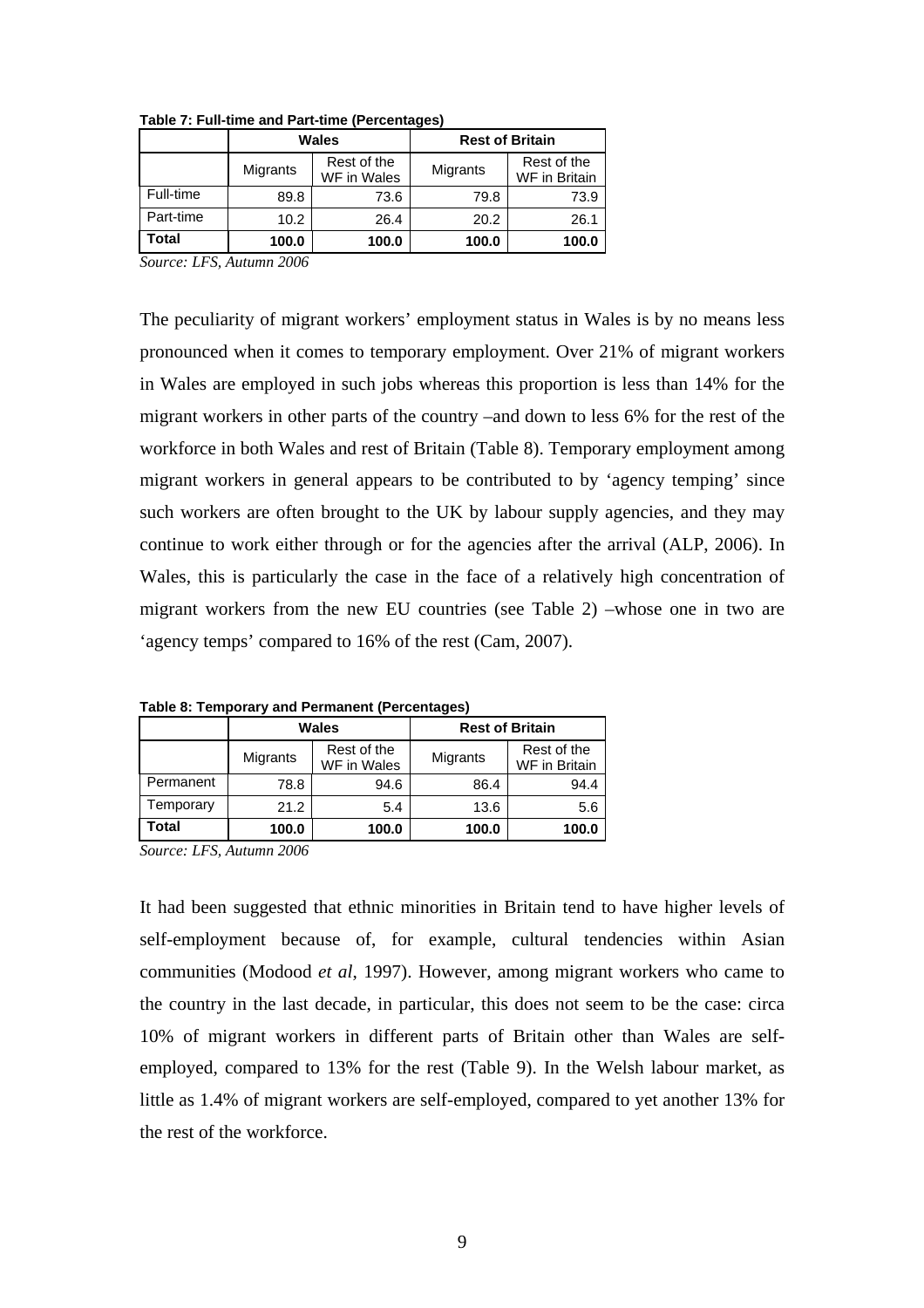|                      | <b>Wales</b>                              |      | <b>Rest of Britain</b> |                              |  |
|----------------------|-------------------------------------------|------|------------------------|------------------------------|--|
|                      | Rest of the<br>WF in<br>Migrants<br>Wales |      | Migrants               | Rest of the WF<br>in Britain |  |
| Employee             | 98.6                                      | 86.3 | 89.8                   | 86.3                         |  |
| Self-employed        | 1.4                                       | 13.4 | 10.1                   | 13.3                         |  |
| Unpaid family worker | .3<br>.0                                  |      | .1                     | .4                           |  |
| <b>Total</b>         | 100.0<br>100.0                            |      | 100.0                  | 100.0                        |  |

**Table 9: Self-Employed (Percentages)** 

*Source: LFS, Autumn 2006* 

In the following part, we will readdress –the peculiarities of– temporary employment and self-employment among migrant workers in Wales whilst providing a general review of workplaces' characteristics, yet the review reveals more of break aways from rest of the workforce.

## *Characteristics of Workplaces*

The employment of migrant workers in small establishments, particularly in those of immigrant entrepreneurs, have been some interest to academic debates as a strategic choice in reducing labour cost in the face of 'embedded' challenges such as the spatial dependency of economic activities and competitiveness (Edwards and Ram 2006). Migrant workers in larger companies, on the other hand, are relatively under investigated, but this is at odds with a considerably high proportion of such workers in larger companies, especially in Wales. The data provided in Table 10 indicate that only 36% of migrant workers in Wales are employed in companies with less than 50 employees, compared to over 52% for the rest of the workforce.

| rapic to. namber or Employees at the fromplace (Fercentages) |                                           |       |                        |                              |  |  |  |
|--------------------------------------------------------------|-------------------------------------------|-------|------------------------|------------------------------|--|--|--|
|                                                              | <b>Wales</b>                              |       | <b>Rest of Britain</b> |                              |  |  |  |
|                                                              | Rest of the<br>Migrants<br>WF in<br>Wales |       | Migrants               | Rest of the WF<br>in Britain |  |  |  |
| Less than 50                                                 | 35.7                                      | 52.6  | 44.6                   | 49.3                         |  |  |  |
| Between 50 and 499                                           | 39.4                                      | 34.9  | 32.4                   | 33.3                         |  |  |  |
| 500 or more                                                  | 24.9<br>16.6                              |       | 22.0                   | 17.5                         |  |  |  |
| <b>Total</b>                                                 | 100.0                                     | 100.0 | 100.0                  | 100.0                        |  |  |  |

**Table 10: Number of Employees at the Workplace (Percentages)** 

*Source: LFS, Autumn 2006* 

Table 11 highlights another layer regarding the peculiarity of migrant workers in Wales through the data over the distribution of these workers to public and private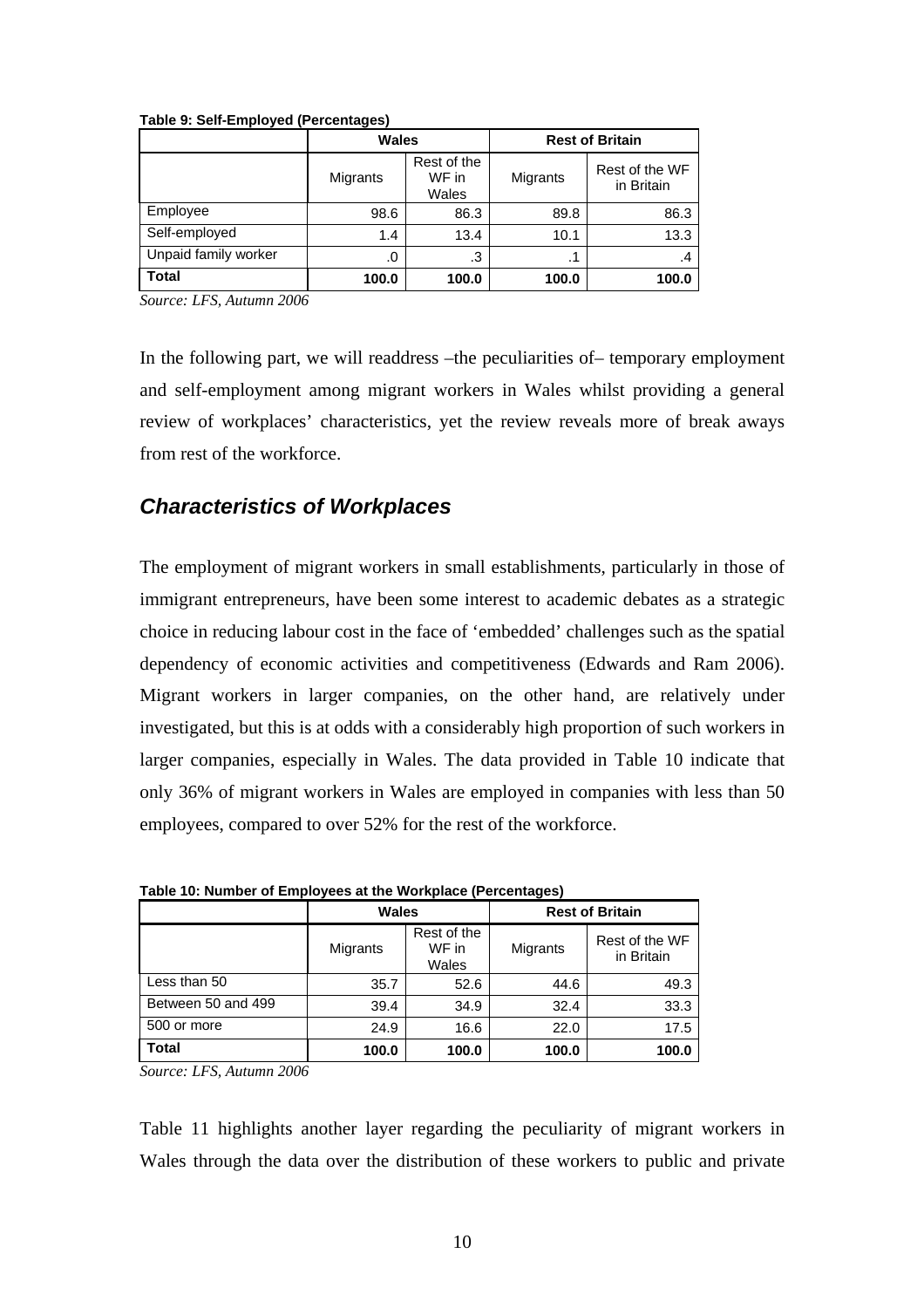sectors. The evidence suggests that migrant workers in Wales have an equal foot in public sector organisations with the rest of the workforce, over 28%, whereas this proportion is less than 16% for the migrant workers in other parts of the country – accompanied by circa 24% for the rest of the workforce.

The high level of migrant workers in public sector establishments helps us to understand the peculiarities of migrant workers in Wales regarding their limited presence in self-employment and smaller companies on one hand, and their overrepresentation in temporary jobs, on the other: Compared to the private sector, public sector organisations encapsulate a relatively high level of temporary jobs (5% and 8%, respectively) and a low level of small and medium-sized companies: In addition to the lack of self-employment, the proportion of companies with less than 50 employees is no more than 32% in public sector, whereas this proportion is over 55% in the private sector (LFS, 2006).

**Table 11: Public or Private Sector Companies** 

|         | <b>Wales</b> |                            | <b>Rest of Britain</b> |                              |
|---------|--------------|----------------------------|------------------------|------------------------------|
|         | Migrants     | Rest of the<br>WF in Wales | Migrants               | Rest of the<br>WF in Britain |
| Private | 71.7         | 71.3                       | 84.3                   | 75.8                         |
| Public  | 28.3         | 28.7                       | 15.7                   | 24.2                         |
| Total   | 100.0        | 100.0                      | 100.0                  | 100.0                        |

*Source: LFS, Autumn 2006* 

As underlined earlier, there is a lack of systematic information about the industrial distribution of migrant workers in Wales –although such workers are often associated with picking fields or plumbing in the press. The data presented in Table 12 show that only a residual proportion of migrant workers are employed in agriculture in Wales as well as in other parts of Britain. Nor is a substantial proportion of migrant workers in Wales are employed in the construction sector in general, 2.9%, albeit this figure is more pronounced to some extent for the migrant workers in other parts of the country, 6.5%. However, even this figure is not higher, but slightly lower, than the proportions for the rest of the workforce in construction, almost 10% in Wales and over 8% in other parts of the country.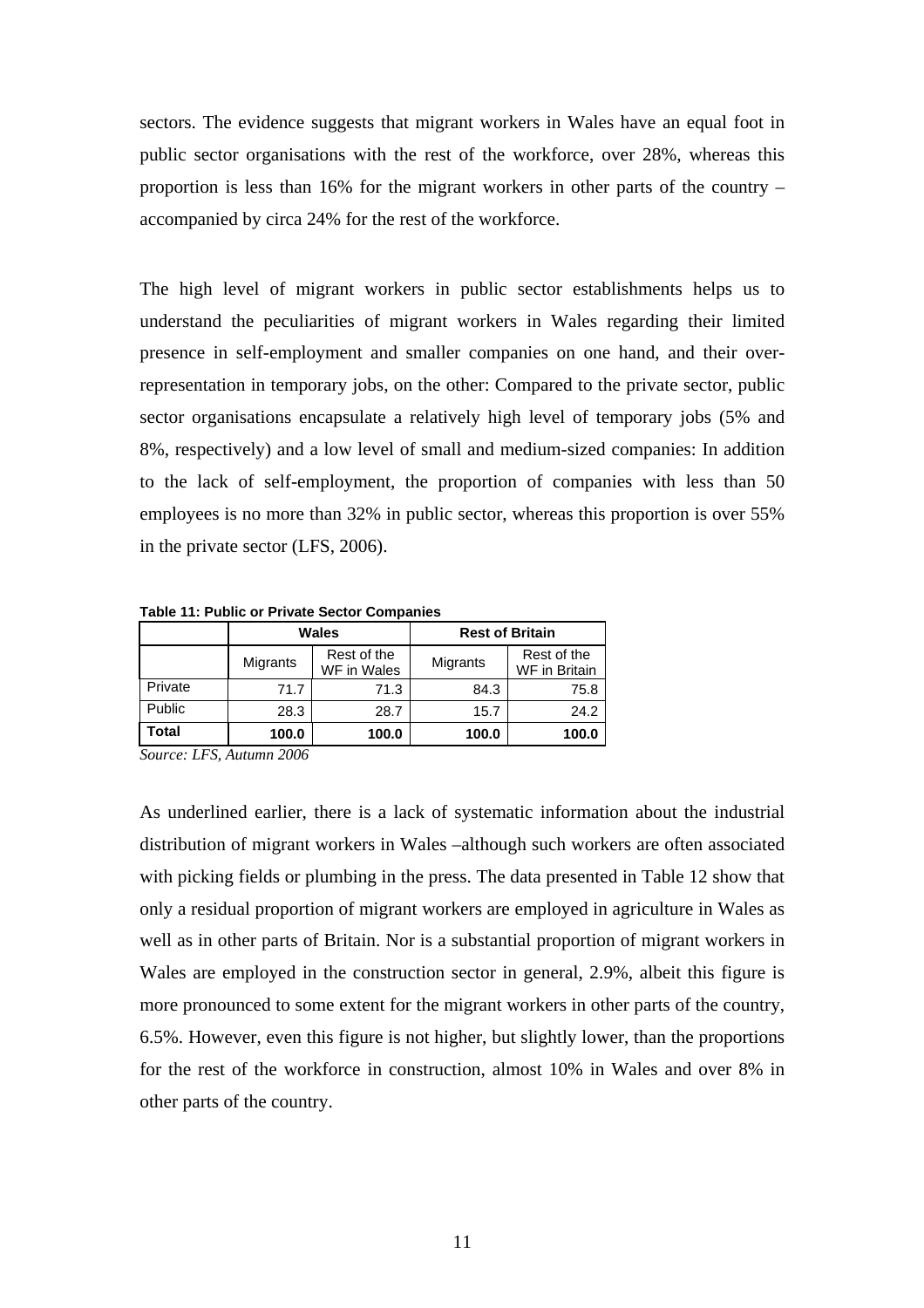Against this background, a considerable proportion of migrant workers in Wales (27.5%) are employed in industrial jobs as specified in the table whereas the figure is less than 20% for the migrant workers in other parts of the country. Arguably this, to certain extent, reflects employers' desire to pay less for labour. For example, around 15% of migrant workers in Wales are employed in food manufacturing where gross weekly earnings are £256 on average, compared to an overall average of £330 for the region (LFS, 2006).

In Wales, a high proportion of migrant workers (over 54%) are employed in certain services such as hotels and restaurants; public administration and defence; education; health and social work; and community and personal services. This proportion should be put against no more than 32.4% for the migrant workers in other part of the country. Such a result is probably affected by not only employers' desire to pay low, as in the case of hotels and restaurants, but also the need for certain skills as in the case of health services (Bach 2007).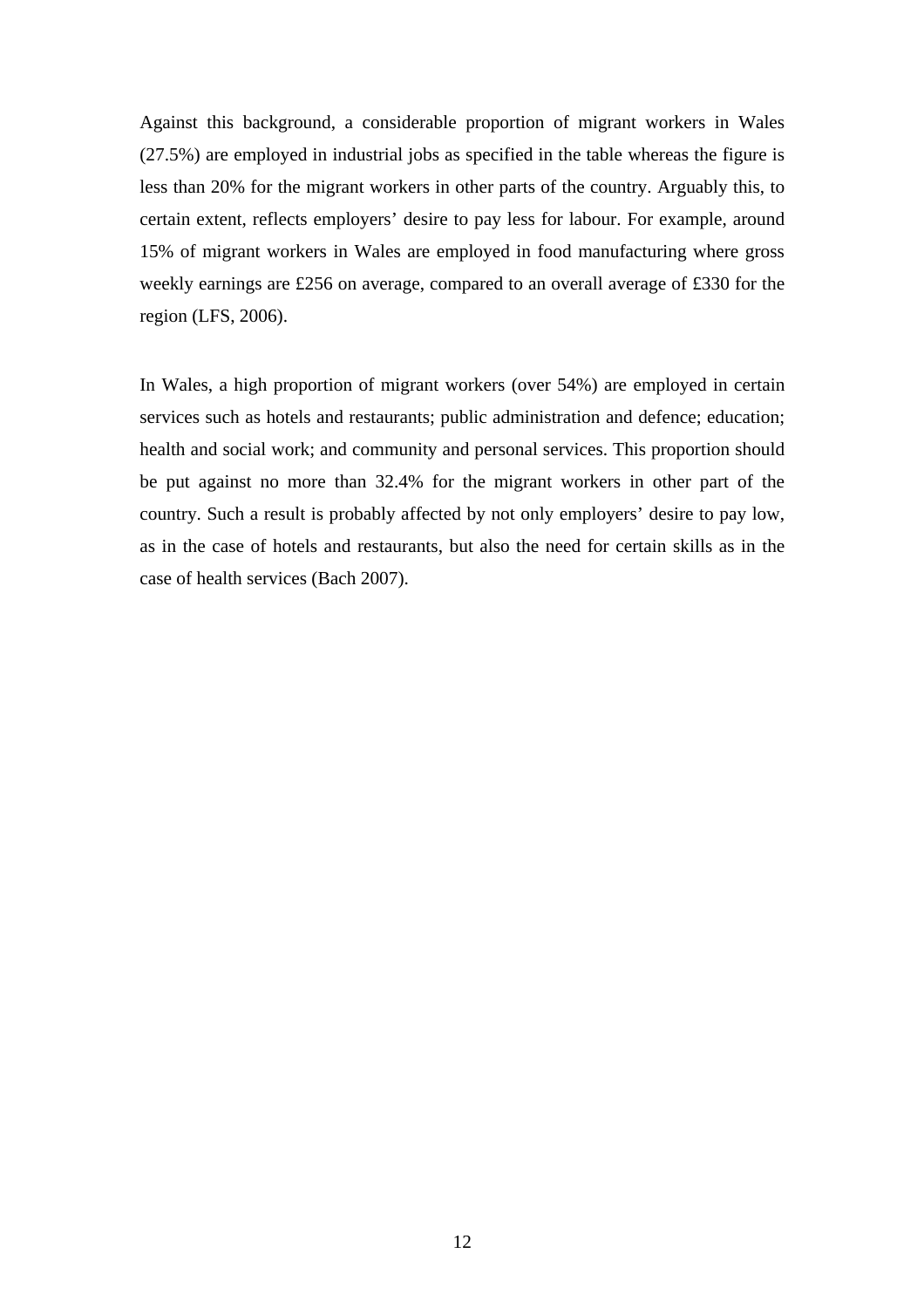|                                              | <b>Wales</b> |                               | <b>Rest of Britain</b> |                              |
|----------------------------------------------|--------------|-------------------------------|------------------------|------------------------------|
|                                              | Migrants     | Rest of the<br>WF in<br>Wales | Migrants               | Rest of the WF<br>in Britain |
| <b>Agriculture</b>                           |              |                               |                        |                              |
| Agriculture, hunting & forestry              | .1           | 2.1                           | $.5\,$                 | 1.3                          |
| Fishing                                      | .0           | $\Omega$                      | 0.                     | $\cdot$ 1                    |
| <b>Total</b>                                 | $\cdot$ 1    | 2.1                           | 0.5                    | 1.4                          |
| <b>Industry</b>                              |              |                               |                        |                              |
| Mining, quarrying                            |              | .3                            | $\cdot$ .2             | $\cdot$ 3                    |
| Manufacturing                                | 24.6         | 14.5                          | 12.0                   | 12.7                         |
| Electricity gas & water supply               |              | .7                            | $.5\,$                 | $\cdot$ 7                    |
| Construction                                 | 2.9          | 9.7                           | 6.5                    | 8.2                          |
| <b>Total</b>                                 | 27.5         | 25.2                          | 19.2                   | 21.9                         |
| <b>Higher Concentration Areas</b>            |              |                               |                        |                              |
| Health & social work                         | 20.6         | 14.7                          | 15.6                   | 11.9                         |
| Hotels & restaurants                         | 17.1         | 5.4                           | 9.7                    | 3.9                          |
| Community, social & personal                 | 10.5         | 5.4                           | 4.3                    | 5.9                          |
| Public administration & defence              | 6.4          | 8.2                           | 2.8                    | 7.1                          |
| <b>Total</b>                                 | 54.6         | 33.7                          | 32.4                   | 28.8                         |
| <b>Lower Concentration Areas</b>             |              |                               |                        |                              |
| Financial intermediation                     | 4.1          | 2.3                           | 4.6                    | 4.4                          |
| Real estate, renting & business activities   | 3.8          | 7.8                           | 15.7                   | 11.7                         |
| Transport, storage & communication           | 3.8          | 5.4                           | 8.6                    | 6.8                          |
| Education                                    | 3.7          | 8.8                           | 4.7                    | 9.4                          |
| Wholesale, retail & motor trade              | 1.2          | 14.5                          | 12.5                   | 15.1                         |
| Private house holds with employed<br>persons | 1.2          | $\cdot$                       | 1.4                    | $\mathcal{A}$                |
| <b>Total</b>                                 | 17.8         | 39.0                          | 47.5                   | 47.8                         |
| <b>Others</b>                                | .0           | $\cdot$ 1                     | .5                     | .0                           |
| <b>Total</b>                                 | 100.0        | 100.0                         | 100.0                  | 100.0                        |

**Table 12: Industries (Percentages)\*** 

*\*Sub-categories should be treated with caution in the case of migrant workers in Wales due to small sample size Based on SIC, 2003 Source: LFS, Autumn 2006* 

The employment of migrant workers in Wales, on the other hand, is less pronounced

in some other services such as wholesale, retail and motor trade; transport, storage and communication; financial administration; real estate, renting and business activities; and private households with employees. Circa 18% of migrant workers in Wales are employed in such services whereas the figure is over 47% for the migrant workers in other parts of the country. This is arguably related to various issues. One is the unavailability of skills required as in the case of education that proves difficult for migrant educators to gain access to due to English barrier (Enneli, 2005) –and official Welsh barrier in primary and secondary schools. Another issue is a relatively high supply of local labour for low skill jobs as in the case of wholesale, retail and motor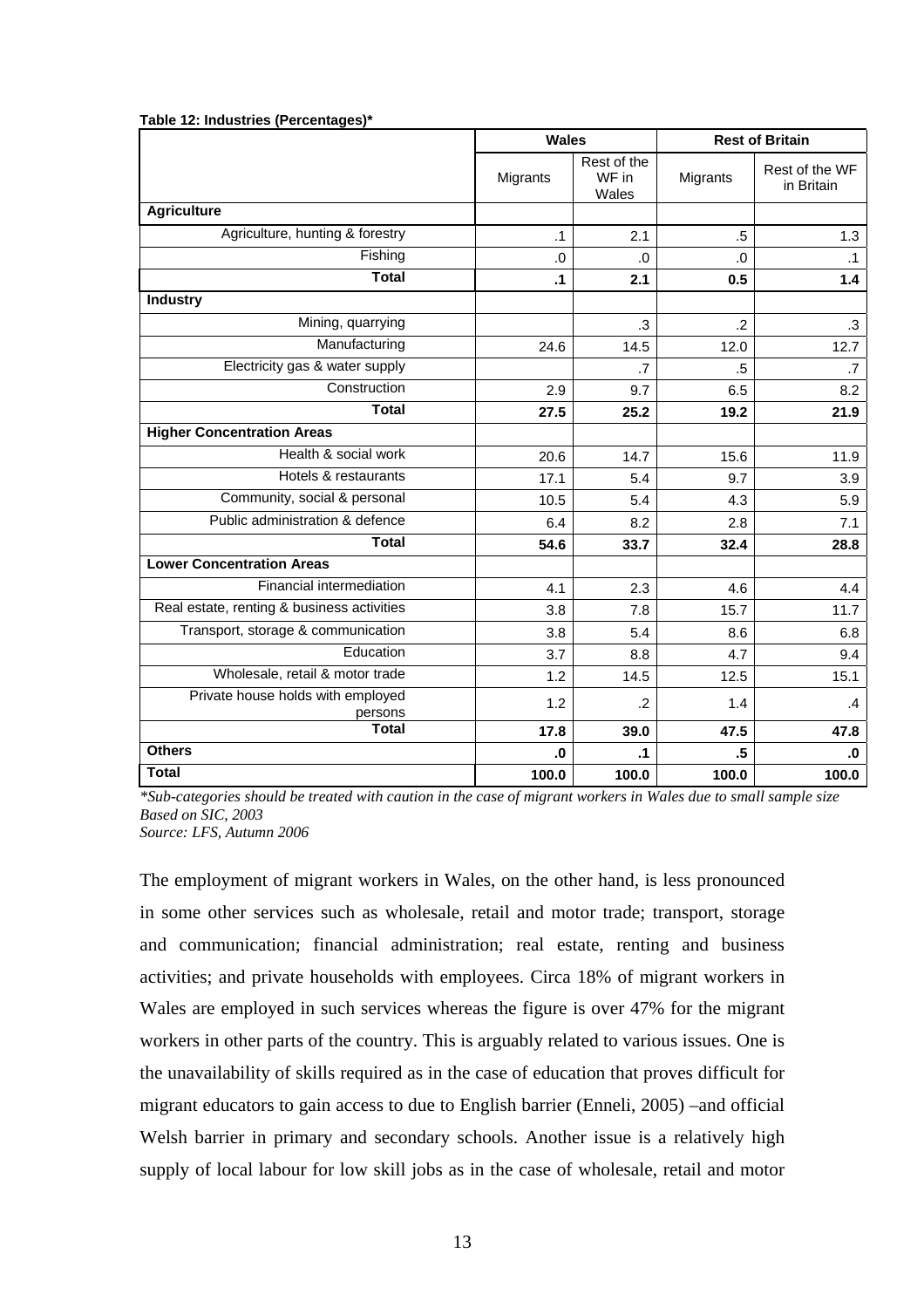industries, especially in rural areas (Kenway *et al*, 2005). Above all, however, the under-representation of migrant workers in these services is rooted in the limited openness of Welsh socio-economic structure to diversity at work.

## *Union Membership*

The susceptibility of the British working class to political divisions on the bases of gender, race, occupations etc has long preoccupied scholars (Nichols and Armstrong 1976). An iconic example for these historic divisions was the 'ring fencing' policies of the 1980s by trade unions that aimed to protect the jobs of their members against 'outsiders' during local government reorganisation and the privatisation of public utilities. Such a sectionalist and defensive propensity served to reinforce social divisions (Mann 1992).

In the following years, union membership has dramatically declined, from circa 13 million in the early 1980s to 11 million by the end of the Conservative government in 1997 and, with a further momentum under the Labour government, down to 7 million in 2006. Meanwhile, having begun to be perceived as 'hollow shell' (Hyman 1997), trade unions tended to put more emphasis on anti-racist policies. They started to expose racist managerial practices, especially in terms of pay and promotion by organising various campaigns in cooperation with the Equal Opportunities Commission.

Even so, recent research into migrant workers in London (Holgate 2005) and the North East of England (Fitzgerald 2006) has pointed to various difficulties in organising such workers, with specific references to their vulnerability to managerial reactions. The analyses of the Labour Force Surveys have also documented the underrepresentation of migrant workers in unions across Britain (Cam, 2006). There is, however, a lack of systematic information about the unionisation of migrant workers in Wales. Here, we will analyse the data over the presence of recognised unions at workplaces; union density; and the coverage of pay and employment conditions by agreements between unions and management.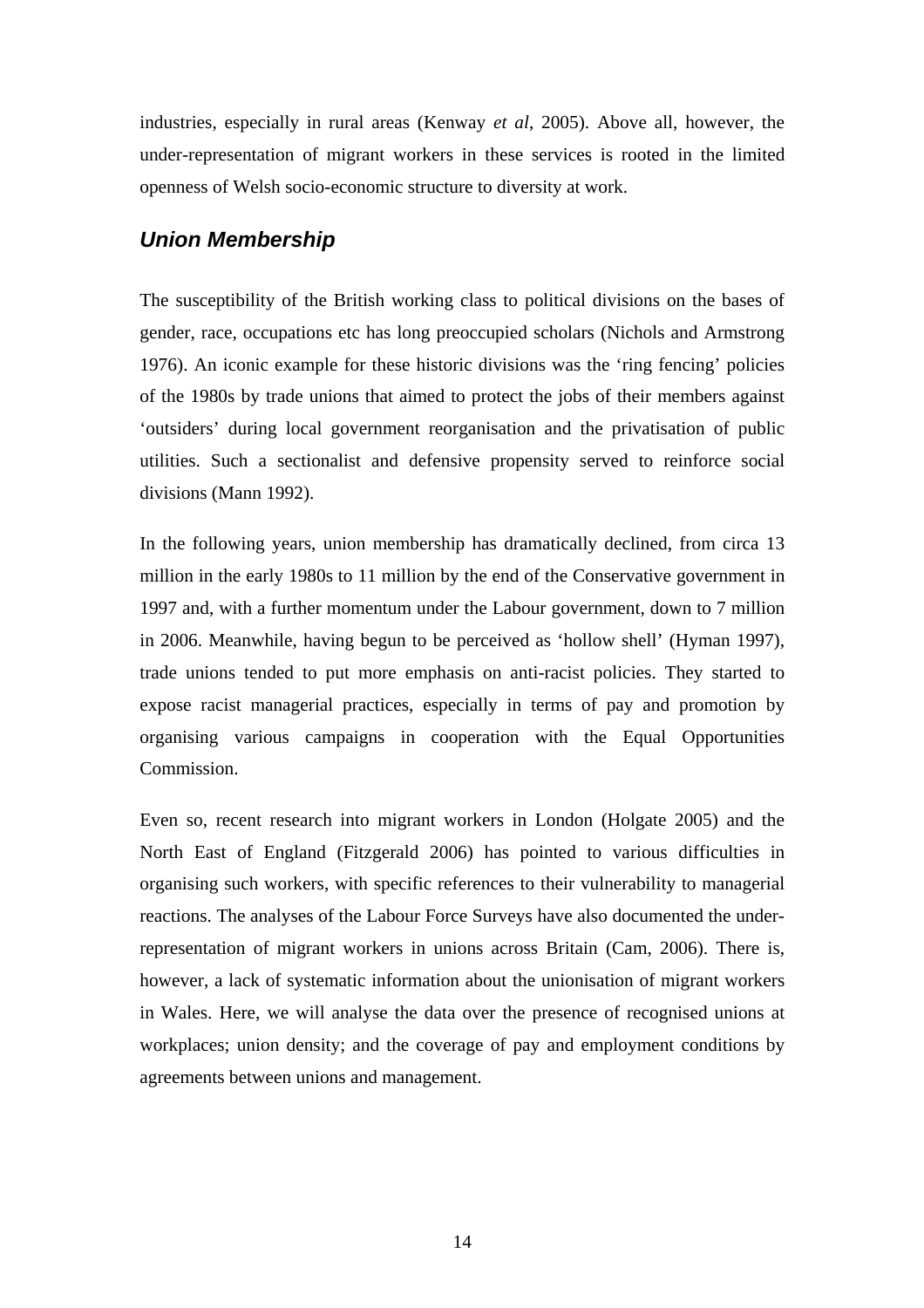|       | <b>Wales</b> |                            | <b>Rest of Britain</b> |                              |
|-------|--------------|----------------------------|------------------------|------------------------------|
|       | Migrants     | Rest of the<br>WF in Wales | Migrants               | Rest of the<br>WF in Britain |
| Yes   | 35.5         | 35.8                       | ***<br>24.1            | 32.9                         |
| No    | 64.5         | 64.2                       | 75.9                   | 67.1                         |
| Total | 100.0        | 100.0                      | 100.0                  | 100.0                        |

**Table 13: Unions' Presence at the Workplace** 

*\*\*\* Significant relation at the 0.01 level (Logistic Regression) Source: LFS, Autumn 2006* 

Table 13 illustrates that over 35% of migrant workers in Wales are employed at workplaces where there are recognised unions whereas this is down to one quarter for the migrant workers in other parts of the country. In particular, the proportion of migrant workers employed by organisations with recognised unions in Wales is roughly equal to that of the rest of the workforce in the region.

**Table 14: Union Membership (Percentages)** 

|                      | <b>Wales</b> |                            | <b>Rest of Britain</b> |                              |
|----------------------|--------------|----------------------------|------------------------|------------------------------|
|                      | Migrants     | Rest of the<br>WF in Wales | Migrants               | Rest of the<br>WF in Britain |
| Member               | ***<br>19.1  | 32.8                       | ***<br>11.6            | 26.1                         |
| <b>Not</b><br>Member | 80.9         | 67.2                       | 88.4                   | 73.9                         |
| Total                | 100.0        | 100.0                      | 100.0                  | 100.0                        |

*\*\*\* Significant relation at the 0.01 level (Logistic Regression) Source: LFS, Autumn 2006* 

Union membership is also relatively high among migrant workers in Wales, almost 20%, compared to less than an average of 12% for the migrant workers in other parts of the country (Table 14). That 20% union density, however, is lower than 32% and, to lesser extent, 26% averages for the rest of the workforce in Wales and other parts of the country, respectively.

**Table 15: Pay and Employment conditions are directly affected by union agreements?** 

|       | <b>Wales</b> |                            | <b>Rest of Britain</b> |                              |
|-------|--------------|----------------------------|------------------------|------------------------------|
|       | Migrants     | Rest of the<br>WF in Wales | Migrants               | Rest of the<br>WF in Britain |
| Yes   | **<br>31.0   | 39.5                       | ***<br>19.1            | 33.8                         |
| No    | 69.0         | 60.5                       | 80.9                   | 66.2                         |
| Total | 100.0        | 100.0                      | 100.0                  | 100.0                        |

*\*\* Significant relation at the 0.05 level; \*\*\* Significant relation at the 0.01 level (Logistic Regression) Source: LFS, Autumn 2006*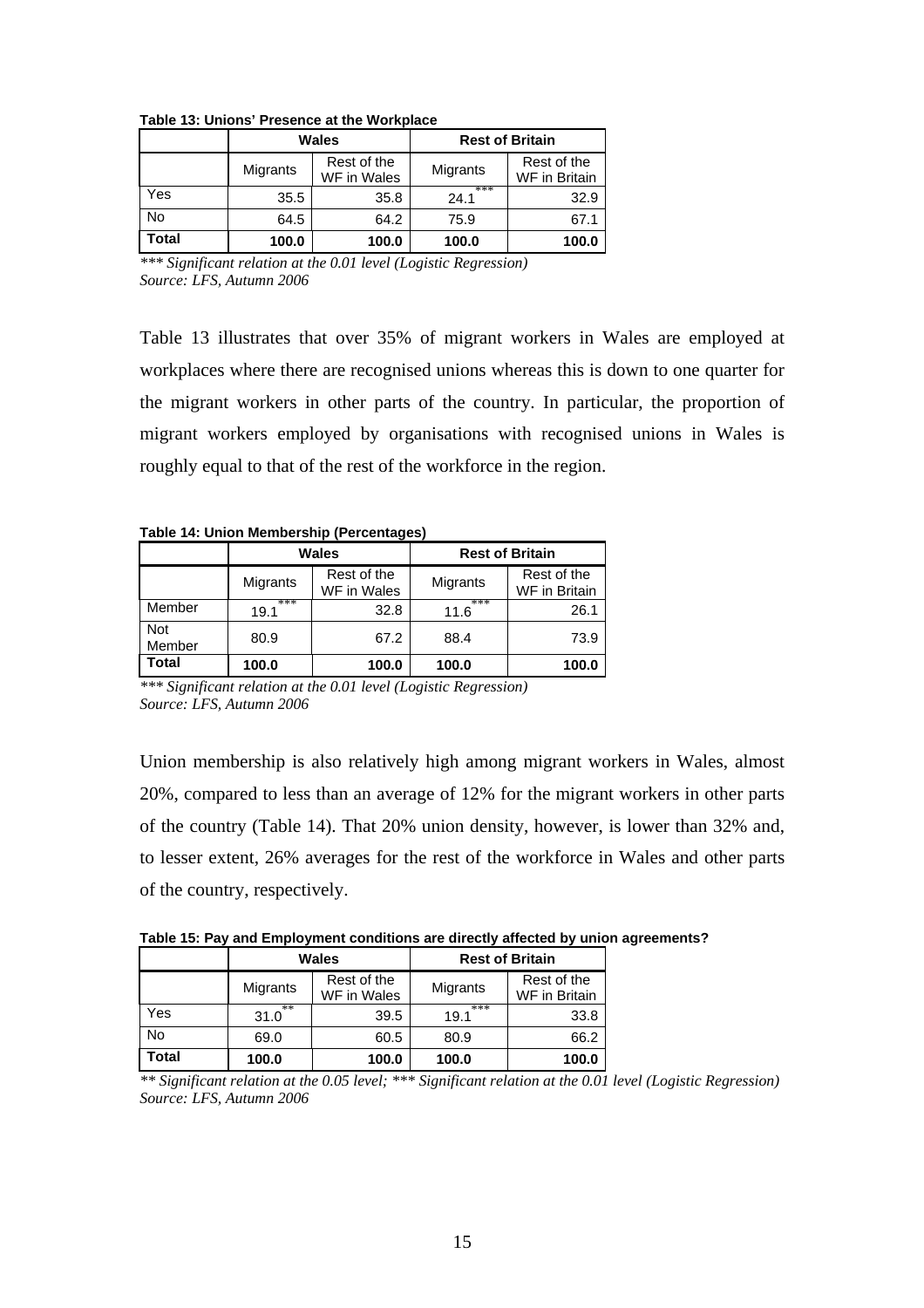The data presented in Table 15 over the coverage of pay and employment conditions by the agreements between unions and companies reveal a relatively advantaged position for the migrant workers in Wales: Over 30% of these workers reported that their conditions were affected by agreements whereas the proportion for the migrant workers in other parts of the country was below 20%. However, the disadvantaged position of migrant workers in general once again repeats itself compared to other workers since even that 30% agreement coverage for the migrant workers in Wales appears to be lower than nearly 40% and, to lesser extent, 34% averages for the rest of the workforce in Wales and other parts of the country, respectively.

In general, migrant workers in Wales and in other parts of the country have weaker links to the unions compared to the rest of the workforce, but the gap is less pronounced in Wales. This is arguably related to a relatively high representation of migrant workers in Welsh public sector organisations (Table 11). In such organisations, seven out of ten workplaces have recognised trade unions; union density is about 58%; and 70% of employees' pay and employment conditions are affected by agreements between unions and management, whereas these proportions in the private sector are down to 24%, 16% and 20%, respectively (LFS, 2006).

## *Training*

Since the late 1980s, the training of employees has become one of the most important issues in the labour market as a booster for labour productivity and as a response to the restructuring of labour markets under the growing pressures of postindustrialisation and globalisation (Fairbrother 1996). Yet scholars have often underlined that the importance of the issue was not well appreciated by policy makers (Stroud and Fairbrother 2005). For example, the government's support for training programmes has been in a long-term decline. The most noticeable downward trend in the number of these schemes had been observed between 1992 and 1999, from 400 to 161 (LMT 2000: 18). Meanwhile, trainees' number had also decreased from 547,000 to 345,000 (NOS 2000). In succeeding years, such a process rendered the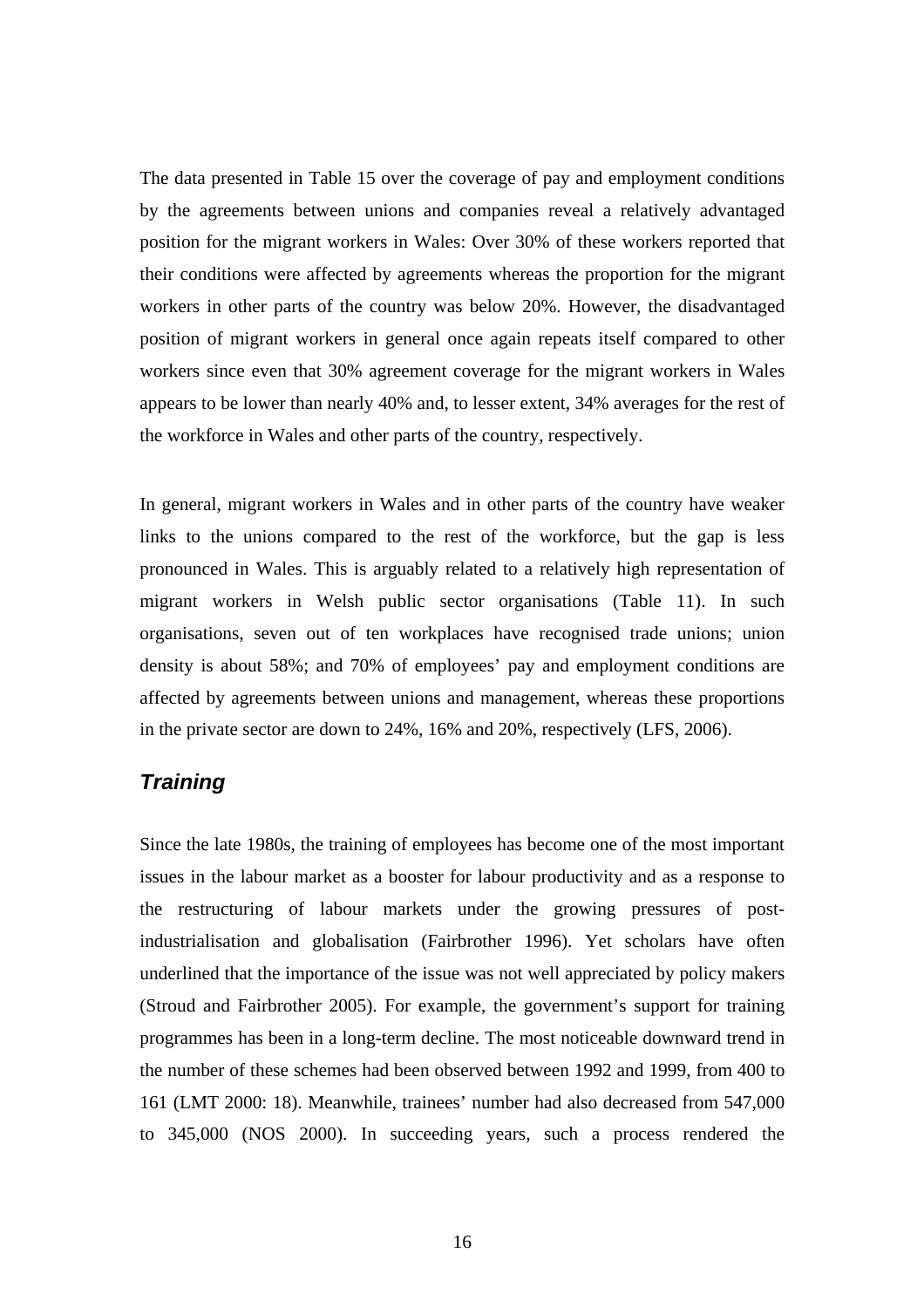contributions of employers to the training of workers even more important (*Global* 2005).

|       | <b>Wales</b> |                            | <b>Rest of Britain</b> |                              |
|-------|--------------|----------------------------|------------------------|------------------------------|
|       | Migrants     | Rest of the<br>WF in Wales | Migrants               | Rest of the<br>WF in Britain |
| Yes   | ***<br>36.3  | 58.7                       | ***<br>43.0            | 57.8                         |
| Never | 63.7         | 41.3                       | 57.0                   | 42.2                         |
| Total | 100.0        | 100.0                      | 100.0                  | 100.0                        |

**Table 16: Training offered by employers?** 

*\*\*\* Significant relation at the 0.01 level (Logistic Regression) Source: LFS, Autumn 2006* 

However, the evidence points to the reproduction of employees' disadvantages by the training opportunities provided by employers since such programmes are less accessible for migrant workers, and this is especially the case in Wales. About 36% of migrant workers in Wales have reported that they were offered training by their employers whereas this proportion was circa 58% for the rest of the workforce in the region (Table 16). Compared to migrant workers in Wales, their counterparts in other parts of the country also have better access to training opportunities to some extent, 43%. This is probably affected by the work status of migrant workers in Wales as defined by high levels of temporary employment (see, Table 8) and lower pay rates (as will be discussed in what follows), since both of these variables mitigate against the likelihood of access to training opportunities in general (Booth and Frank 2002).

## *Pay*

A well-advertised idea that 'the readiness of migrant workers for less pay' undermines the wages of indigenous workers in Britain was refuted by the academic research into earnings (Dustmann *et al*, 2005). Even so, there is no systematic evidence on pay inequalities in the specific case of Welsh labour market.

The data provided in Table 17 over earnings highlight the extent to which the Welsh economy is a low-pay economy –so much so that not only migrant workers but also the rest of the workforce in Wales earn lower on average than the migrant workers in other parts of the country. Migrant workers earn £285 per week on average in Wales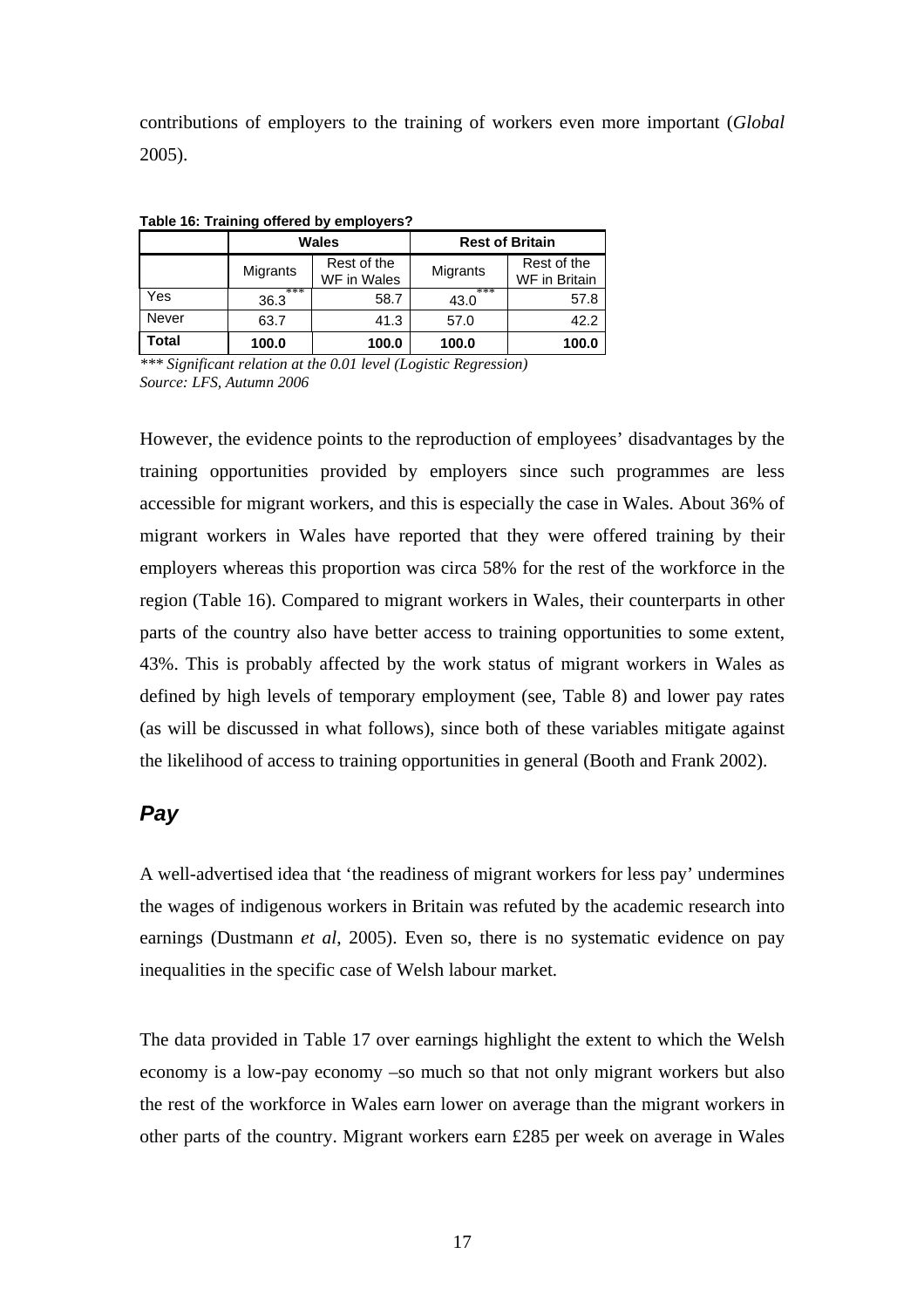and this figure is £336 for the rest. In other parts of the country, these figures go up to £377 for migrant workers and £405 for the rest of the workforce.

The figures above also imply that migrant workers in Wales experience more unequal pay practices compared to the migrant workers in other parts of the country. As can be seen in the table, migrant workers in Wales earn 17.7% less than the rest of the workforce as measured by weekly earnings, and the gap widens when measured by hourly earnings, 21.7%. In other parts of the country, on her other hand, these figures are less pronounced, 7.5% and 13.3% respectively.

**Table 17: Average Pre-Tax Earnings (£)** 

|                    | <b>Wales</b>  |                            |                     | <b>Rest of Britain</b> |                              |                     |
|--------------------|---------------|----------------------------|---------------------|------------------------|------------------------------|---------------------|
|                    | Migrants      | Rest of the<br>WF in Wales | Gap<br>(Percentage) | Migrants               | Rest of the<br>WF in Britain | Gap<br>(Percentage) |
| Weekly<br>Earnings | ***<br>285.33 | 336.04                     | 17.7                | ***<br>377.26          | 405.90                       | 7.5                 |
| Hourly<br>Earnings | 7.77          | 9.46                       | 21.7                | 10.06                  | 11.41                        | 13.3                |

*\*\*\* Significant relation at the 0.01 level (Logit Loglinear) Source: LFS, Autumn 2006* 

A further analysis of earnings disparities stipulates that migrant workers, especially in Wales, are more likely to fall into low-income bracket as specified in Table 18. Over 26% of them earn national minimum wage or below whereas this proportion is nearly down to 20% for other migrant workers. The gap becomes clearer when compared to circa 14% for the rest of the workforce in Wales and other parts of Britain. Notably, the proportion of migrant workers who earn national minimum wage or below appears to be comparable, especially in the case of Wales, to that of those who earn above average earnings. This should be put against the rest of the workforce –of those who earn national wage or below is almost three times less than those who earn above average earnings.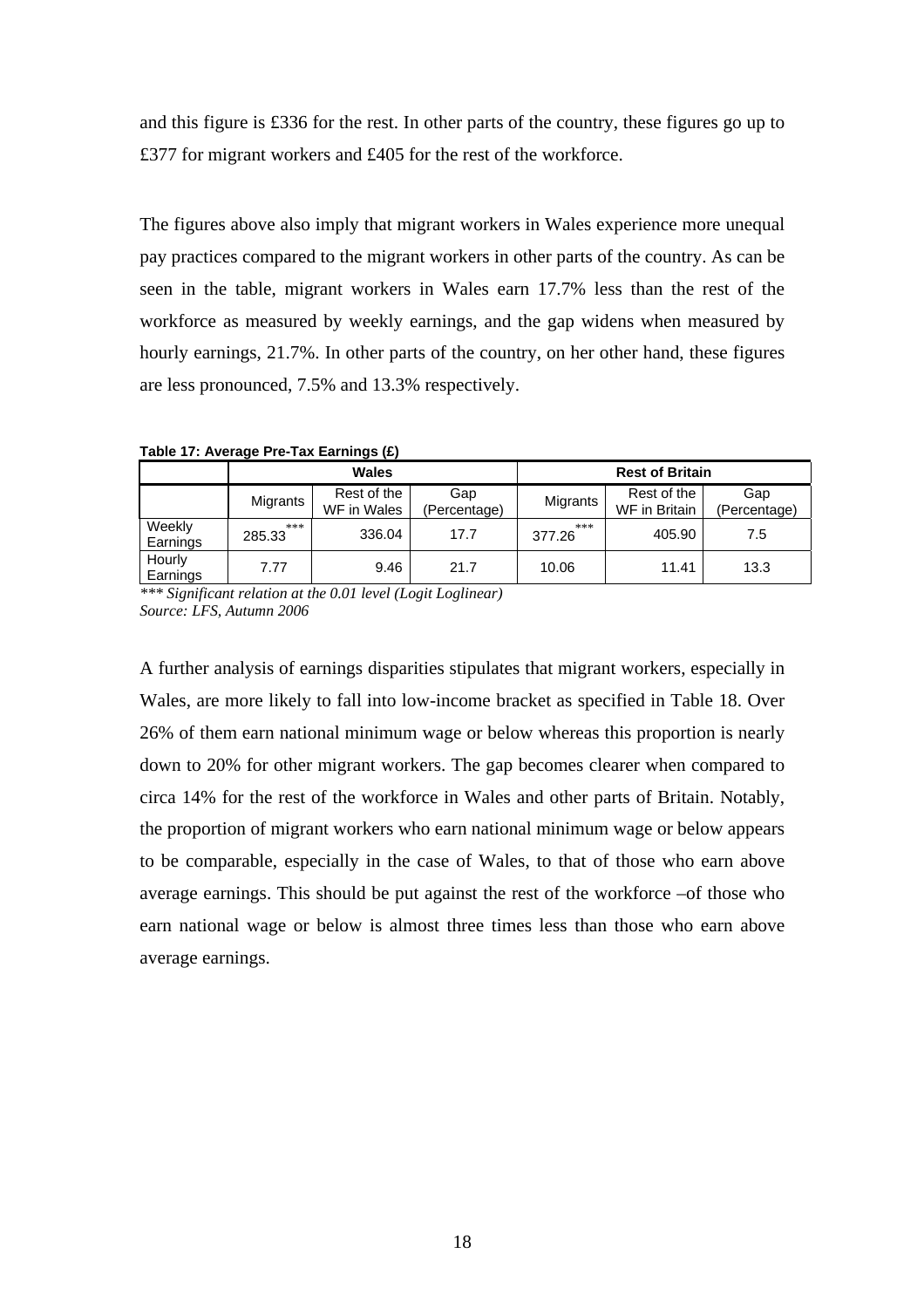| -9--7                     |              |                               |                        |                              |  |  |
|---------------------------|--------------|-------------------------------|------------------------|------------------------------|--|--|
|                           | <b>Wales</b> |                               | <b>Rest of Britain</b> |                              |  |  |
|                           | Migrants     | Rest of the<br>WF in<br>Wales | Migrants               | Rest of the<br>WF in Britain |  |  |
| Minimum Wage<br>and Below | ***<br>26.5  | 14.6                          | ***<br>20.7            | 13.2                         |  |  |
| 'Meddle' Pay*             | 48.1         | 47.3                          | 53.2                   | 50.6                         |  |  |
| Above Average<br>Pav      | 25.5         | 38.1                          | 26.1                   | 36.3                         |  |  |
| Total                     | 100.0        | 100.0                         | 100.0                  | 100.0                        |  |  |

**Table 18: Distribution to pay bands (Percentages)** 

*\*\*\* Significant relation at the 0.01 level (Logistic Regression) \*Refers to in-between top and bottom row values (Average hourly pay is £9.37 for Wales and £11.33 for the rest of Britain) Source: LFS, Autumn 2006* 

Even so, one should take a guarded approach to the likes of generalisations that migrant workers undermine the incomes of poorly paid workers from indigenous communities (Tyler 2006). Once we take the proportion of those who are earning below half average income as the conventional indicator of income poverty in Britain, it becomes possible to say that this proportion has not substantially changed in Wales since the begging of the millennium; if anything there was a slight decline. It was 29% in 2000, but the figure declined by one percentage-point in 2003. Since the start of the recent wave of migrant workers from the new EU accession countries in 2004, there was a further one percentage-point decline, down to 28% in the end of 2006 – although this is to somewhat higher than roughly 25% average for the rest of Britain (LFS, 2000, 2003 and 2006).

## *Conclusion*

Migrant workers arrived over the past decade are in similar positions in Wales with their counterparts in other parts of the country with regard to demographic characteristics; they are more of men to certain degree, tend to be younger, and a considerable proportion of them are from the new accession countries to the EU, although the last two traits are more pronounced in Wales. Migrant workers, especially in Wales, do not entirely fit into stereotypes in various ways: A substantial proportion of them, for example, are well qualified and many of them work in the public sector as well as in the larger companies of private sector.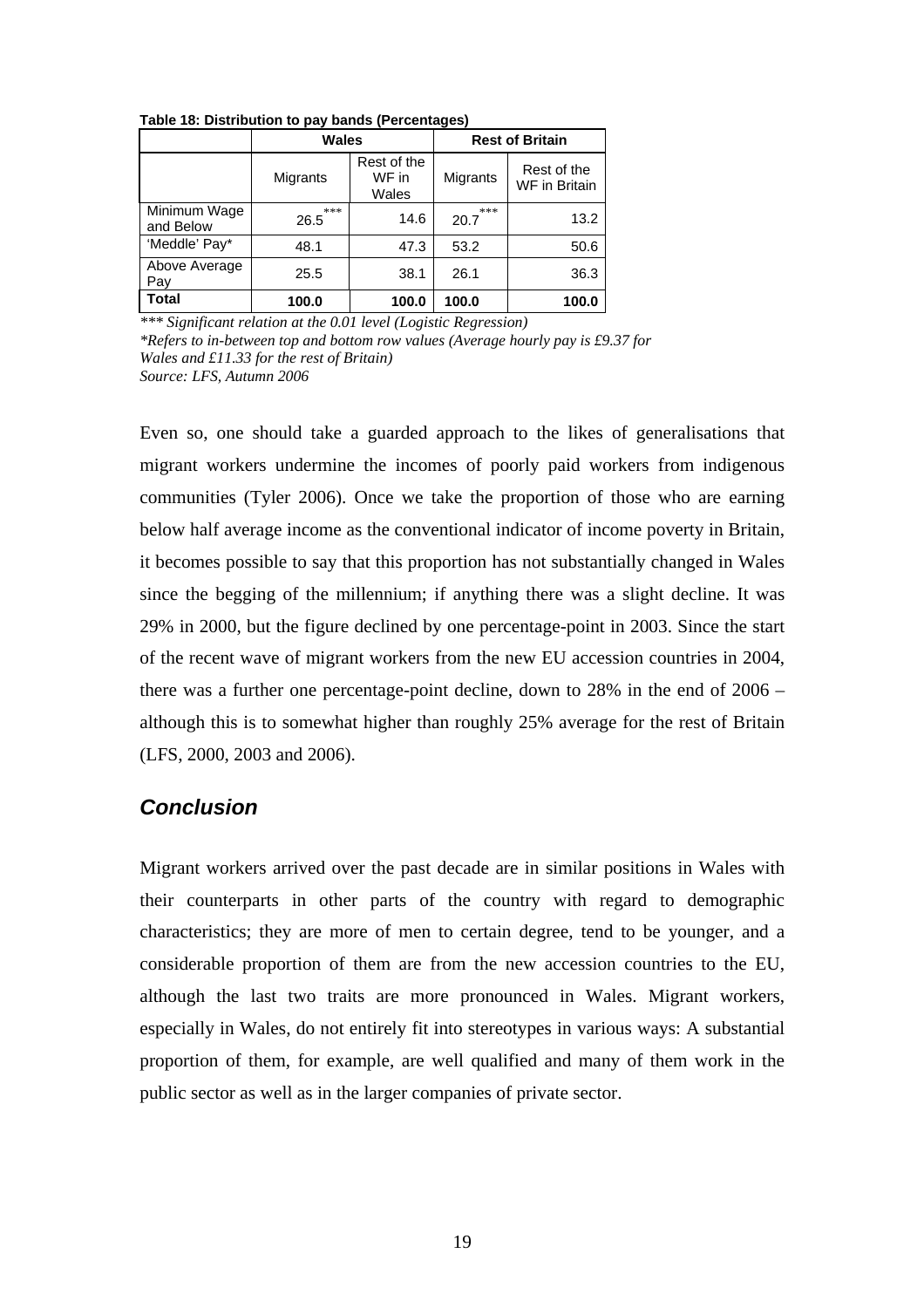In Wales, low-paying companies, especially in food processing, on the other hand, accommodate an important proportion of new comers, and migrant workers in general are more disadvantaged in terms of pay, access to training opportunities and precarious/temporary jobs. Further causes for concerns over 'two-tier labour market' are added by the weak links of migrant workers to trade unions, but this is less of so in Wales. Trade unions had been particularly active in terms of providing language courses for migrant workers. Even so, such attempts were undermined by the government's decision to stop funding free English classes. Trade unions and NGOs, such as T&G, Unison, Usdaw, CWU, Refugee Council, Children Society and the Family Welfare Associations are campaigning against the decision. They argue that such a move, among other things, would hamper the success rates at recently introduced English exams to gain the right to reside indefinitely in the UK, and hence, repulse migrant workers that the economy needs.

Although the Treasury acknowledges the contribution of migrant workers to the economy, Britain's openness to ethnic diversity remains limited, and this is more evident in Wales where the new comers are particularly under-represented in selfemployment, part-time employment and various service sectors such as real estate, renting and business activities; transport, storage and communication; and wholesale and retail industries. In an attempt to address this issue, the Welsh Assembly has recently published a welcoming leaflet for the migrant workers, yet more is wanting. Increasing training opportunities for not only migrant workers but also for the displaced or low-paid workers of local communities in the pockets of deprived areas, for example, is crucial in order to enable people to find jobs with decent pay.

For better-informed social policies, there is a need to boost substantive research into areas where there are tensions between local and migrant communities as well as into specific migrant groups of nationalities and regions since the available secondary data surveys are not conducive to such specific analyses in Wales.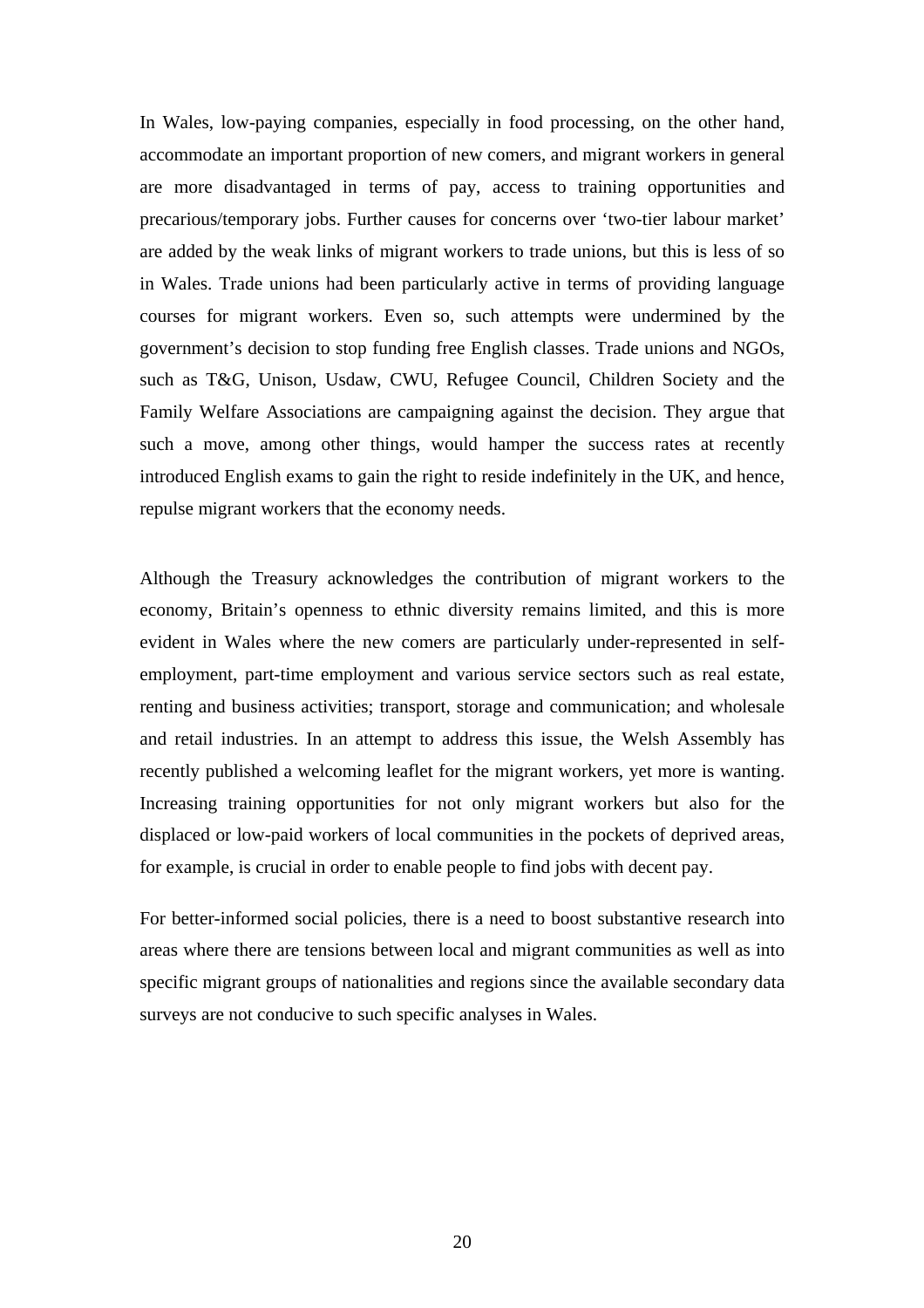### *References*

- ALP, *Association of Labour Providers (2006) Monitoring the Impact of Accession States on the UK Labour Market*, ALP Policy Papers, http://www.labourproviders.org.uk/policypapers/impact\_of\_accession\_states
- Anderson, B (2005) *A very private business: migration and domestic work*, Centre on Migration, Policy and Society, Working Paper, 06-28, University of Oxford
- Anderson, B and Rogaly, B (2005) Forced Labour and Migration to the UK, Report Published by the TUC and Compas: Oxford
- Anderson, B., Ruhs, M., Rogaly, B. and Spencer, S (2006) *Fair Enough? Central and Eastern European Migrants in low-wage employment in the UK*, Compas: Oxford
- Bach, S (2007) 'Going Global? The regulation of Nurse Migration in the UK', British Journal of Industrial Relations, 45:2 June 2007 0007 1080 383-403
- Booth, A., Francesconi, M. and Frank, J (2002) 'Temporary Jobs: Stepping Stone or Dead Ends', *The Economic Journal*, 112, F189-F213, June
- Cam, S (2006) *Ethnicisation of Temporary Jobs in Britain*, Cardiff University, School of Social Sciences Working Paper Series, No: 80, ISBN 1-904815-46-4

\_\_\_\_\_\_ (2007) *Temporary Employment among the EU Migrants*, Cardiff University, School of Social Sciences Working Paper Series, No: 86, ISBN 978-1-904815- 54-9

- Dustmann, C., Fabbri, F and Preston, I (2005) 'The Impact of Immigration on the British Labour Market', *The Economic Journal*, 115 (November), F324-F341
- Conley, H (2006) 'Modernisation or Casualisation? Numerical Flexibility in Public Services' *Capital and Class*, 89: 31-68
- Edwards, P. and Ram, P. (2006) 'Surviving on the Margins of the Economy: Working relationships in Small, Low-Wage Firms', *Journal of Management Studies*  43(4).
- Enneli, P., Modood, T. and Bradley, H (2005) *Young Turks and Kurds: A Set of 'Invisible' Disadvantaged Group*, Joseph Rowntree Foundation: London
- Fairbrother, P (1996) 'Trade Unions and Human Resources Management in Britain: case study evidence from the public sector and manufacturing', *Employee Relations*, Volume 18, No 6, pp: 10-27
- Fitzgerald, I (2006) *Organising Migrant Workers in Construction: Experience from the North East of England*, Conference Paper, The Unprotected Migrant: Mobility, Social Policy and Labour Rights in Europe, University of Tampere, Finland, May 16-17
- Global (2005) *Impact on Services of EU Enlargement*, Global Learning Partnership and Consultancy, Luton
- Hakim, C (2000) *Work-lifestyle Choices in the 21st Century: Preference Theory*, Oxford University Press: Oxford
- Harrison, B (1994) Lean or Mean: The changing landscape of corporate power in the age of flexibility, Basic Books: New York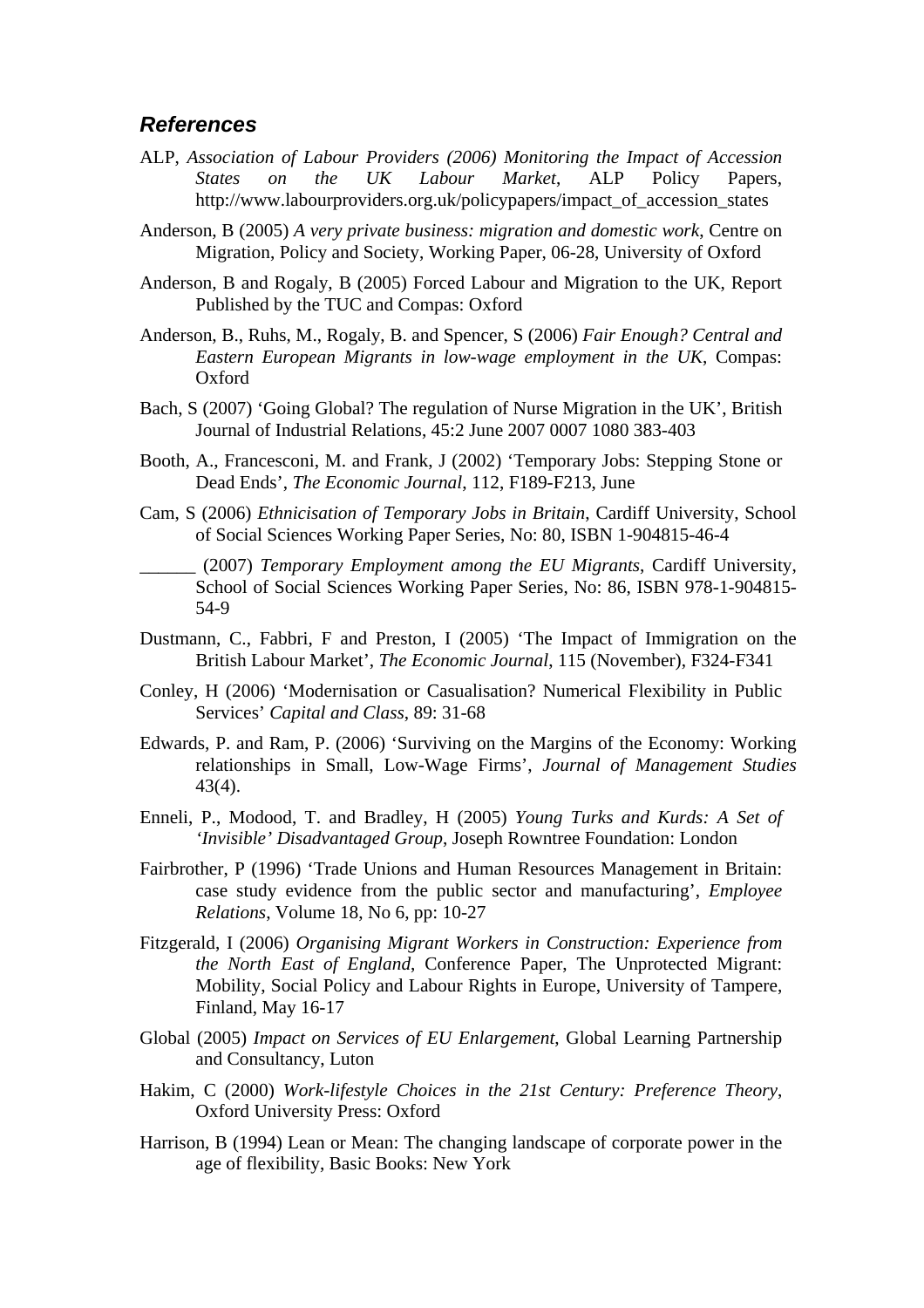- Hold, M., Korszon, S., Kotchetkova, E. and Grzesiak, F (2007) *Migrant Workers in Flintshire: Full Report*, North Wales Race Equality Network: Flintshire
- Holgate, J (2005) 'Organising Migrant Workers: a case study of working conditions and unionisation in a London sandwich factory', *Work Employment and Society*, Volume (19) 3: 463-480
- Hyman, R (1988) 'Flexible Specialisation: Miracle or Myth?', in R. Hyman and W. Streeck (eds) *New Technology and Industrial Relations*, Basil Blackwell, Oxford
- Hyman, R (1997) 'The Future of Employee Representation' *British Journal of Industrial Relations* 35(3), 309-336
- Kenway, P., Parsons, N., Carr. J. and Palmer, G (2005) *Monitoring Poverty and Social Exclusion in Wales*, Joseph Rowntree Foundation: York
- Kersley, B., Alpin, C., Forth, J., Bryson, A., Bewley, H., Dix, G. and Oxenbridge, S. (2006) *Inside the Workplace: Findings from the 2004 Workplace Employment Relations Survey*, Routledge: London
- LFS, Labour Force Survey (2000) Autumn Quarter, Data Archive, http://www.dataarchive.ac.uk/ (Last visited on 14 April 2007)

\_\_\_\_\_\_\_\_\_\_\_\_\_\_\_\_\_\_\_\_\_\_\_ (2003) Autumn Quarter, Data Archive, http://www.dataarchive.ac.uk/ (Last visited on 14 April 2007)

\_\_\_\_\_\_\_\_\_\_\_\_\_\_\_\_\_\_\_\_\_\_\_ (2006) Autumn Quarter, Data Archive, http://www.dataarchive.ac.uk/ (Last visited on 14 April 2007)

- LMT (1998) Labour Market Trends in conjunction with Employment Gazette, London.
- Mann, K. (1992) *The Making of an English Underclass: The Social Divisions of Welfare and Labour*, Open University Press, Milton Keynes.
- Modood, T.; Berthoud, R.; Lakey, J.; Nazroo, J.; Smith, P.; Virdee, S. and Beishon, S. (1997) *Ethnic Minorities in Britain: Diversity and Disadvantage*, *Fourth National Survey of Ethnic Minorities*, Policy Studies Institute, Oxford.
- Nichols, T. and Armstrong, P. (1976) *Workers Divided: A Study in Shopfloor Politics*, Fontana/Collins: Glasgow
- Pollert, A (1991) 'The Orthodoxy of Flexibility' in A. Pollert (ed) Farewell to Flexibility, Basil Blackwell Ltd: Oxford: 3-31
- Riddle, M (2006) 'If we send them home, then who'll do the dirty work', *Observer*, 27 August, p12
- Ruhs, M. and Anderson, B (2006) *Semi-compliance in the migrant labour market,*  COMPAS Working Paper, WP-06-30
- Stroud, D. and Fairbrother, D (2005) 'Addressing Employability through Workplace Learning: Ouestions for Trade Unions', http://www.idec.gr/edlesi/pages/documents/CTEE%20Paper%20Unions%201 60905.pdf. (Last visited on 13 September 2006)
- Taylor, A (2007) 'Inward Migration Appears to be Close to Peak', *Financial Times*, July 25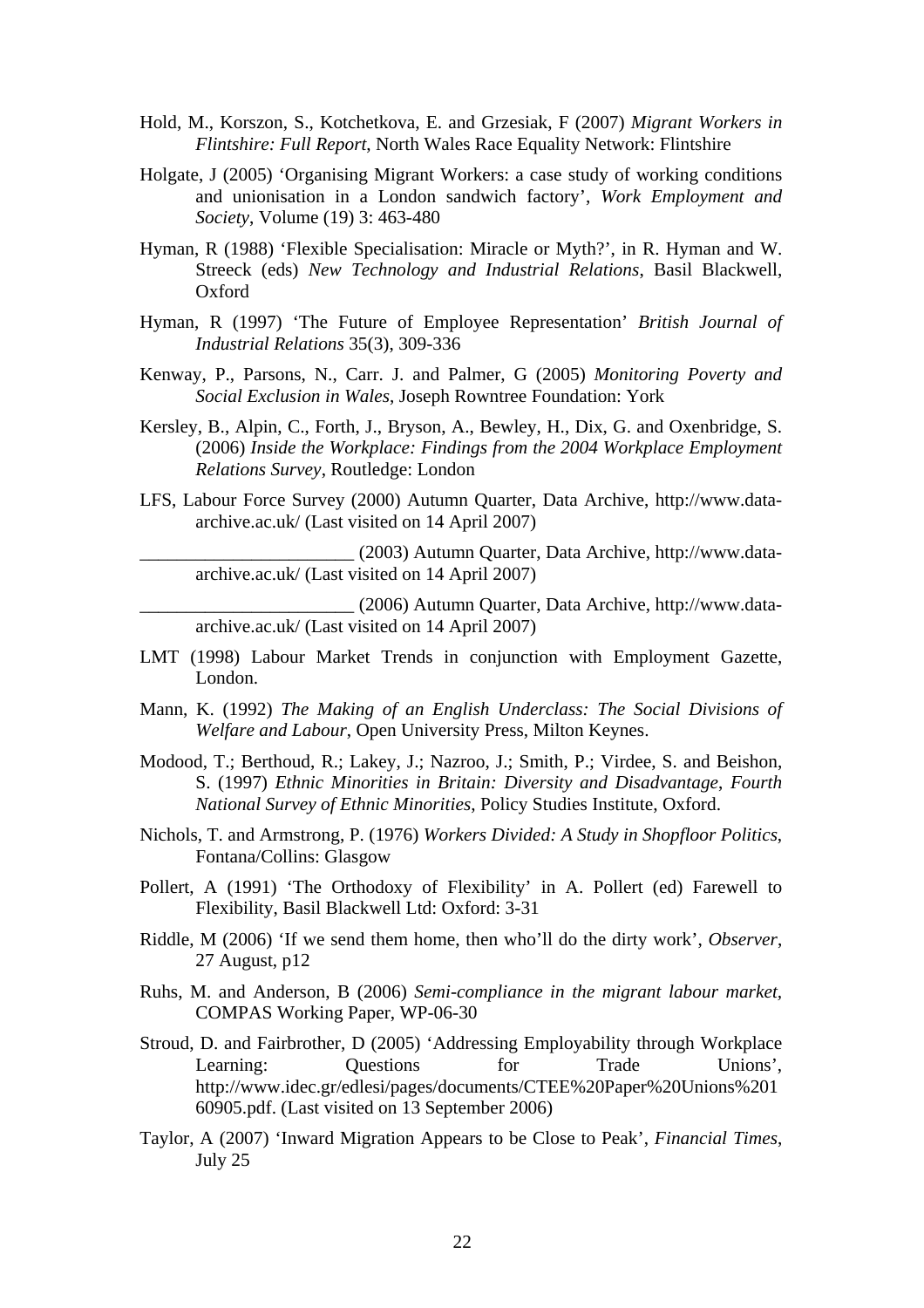- Thomas, R (2007) *Migrant Workers and Access to Public Services*, Welsh Consumer Council: Cardiff
- Tomaskovic-Devey, D., Zimmer, C., Stainback, K., Robinson, C., Taylor, T., McTague, T (2006) 'Documenting Desegregation: Segregation in American Workplaces by Race, Ethnicity, and Sex, 1966-2003', *American Sociological Review*, Vol.71, No: 4, pp 565-588
- T&G (2006) Access for All: best practice guide, A Wales Union Learning Fund Project, T&G: Cardiff
- TUC (2006) '*TUC calls on Government to support EU law and give UK 'temps a better deal*', http://www.tuc.org.uk/em\_research/tuc-11968-f0.cfm (Last visited on 13 September 2006)
- TUC (2007) *The Economics of Migration: Managing the Impacts*, Economics and Social Affairs, June, TUC: London
- Tyler, R (2006) 'Migrant are threat to low pay action', *Telegraph*, July 18